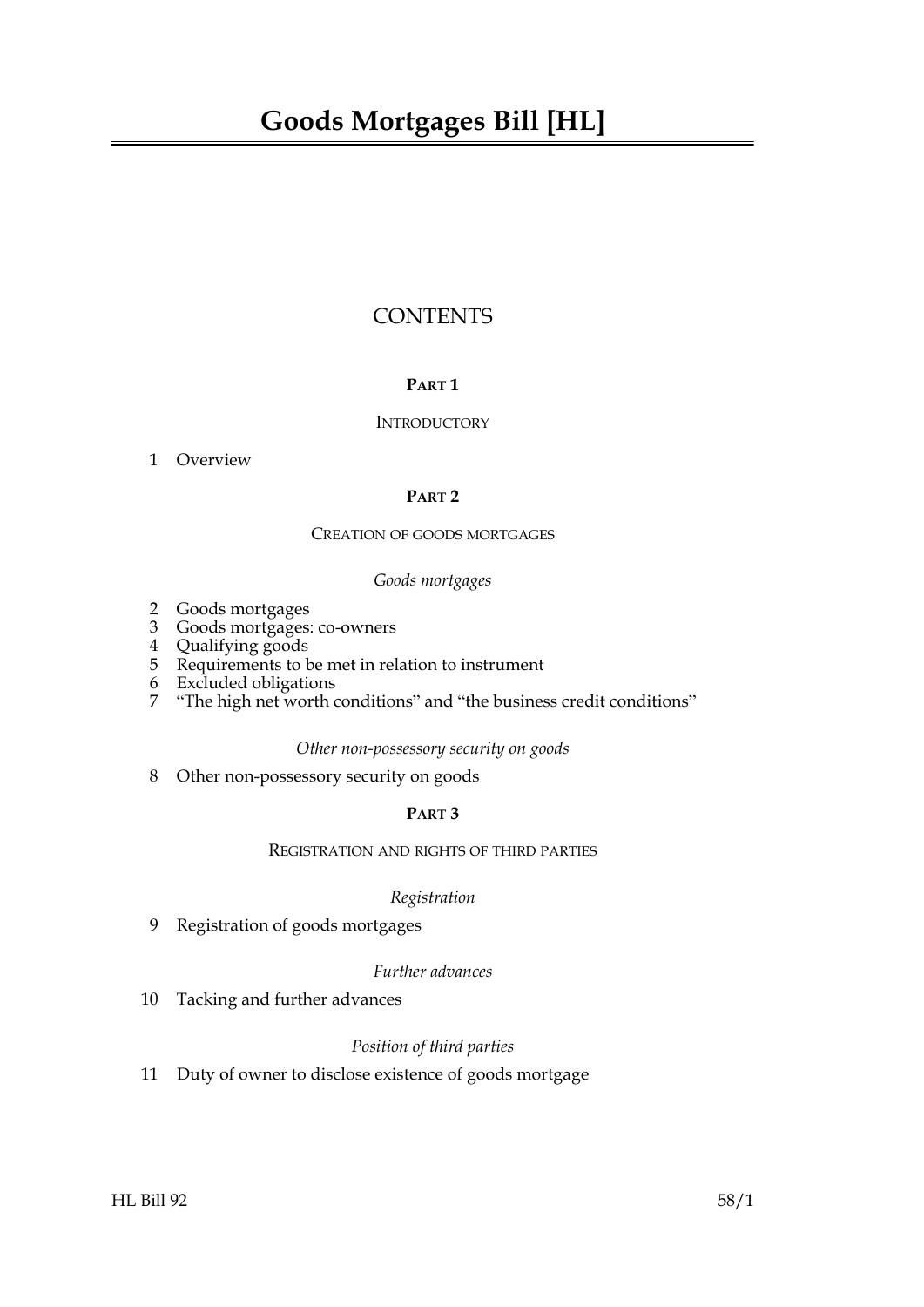- [12 Effect of change in ownership of goods](#page-10-1)
- 13 [Meaning of "private purchaser" in section](#page-11-0) [12](#page-10-1)
- [14 Bankruptcy of owner of goods subject to goods mortgage](#page-11-1)

#### **PART 4**

#### RIGHTS OF MORTGAGORS AND MORTGAGEES

#### *General provisions about taking of possession by mortgagees*

- [15 Right of mortgagee to take possession of goods](#page-12-0)
- [16 Entry onto premises](#page-12-1)
- [17 Mortgagee's power of sale](#page-13-0)
- [18 Goods seized not to be sold until five days have passed](#page-13-1)

#### *Protection of mortgagors*

- [19 Possession notice required while goods are owned by mortgagor](#page-14-0)
- [20 Possession notice](#page-15-0)<br>21 Defaults under co
- Defaults under consumer credit agreements
- [22 Wrongful taking of possession by mortgagee](#page-16-0)
- [23 Mortgagor's right to terminate](#page-16-1)
- [24 Additional powers of court where mortgagee seeks possession of goods](#page-17-0)

#### *Taking of possession by mortgagee after change of ownership*

[25 Order for taking of possession while goods owned by third party](#page-18-0)

#### *Supplementary*

- [26 Exempt goods mortgage](#page-18-1)
- [27 Contracting-out forbidden](#page-18-2)
- [28 Interpretation of Part 4](#page-19-0)

#### **PART 5**

#### REPEALS AND FINAL PROVISIONS

#### *Repeals*

[29 Repeal of Bills of Sale Acts 1878 and 1882](#page-19-1)

#### *Final provisions*

- [30 Regulations](#page-19-2)
- [31 Meaning of "credit" and "credit agreement"](#page-20-0)
- [32 Meaning of "disposition" etc](#page-20-1)
- [33 Further general definitions](#page-20-2)
- [34 Consequential amendments](#page-21-0)
- [35 Commencement](#page-21-1)
- [36 Index of defined terms](#page-21-2)
- 37 [Short title and extent](#page-22-0)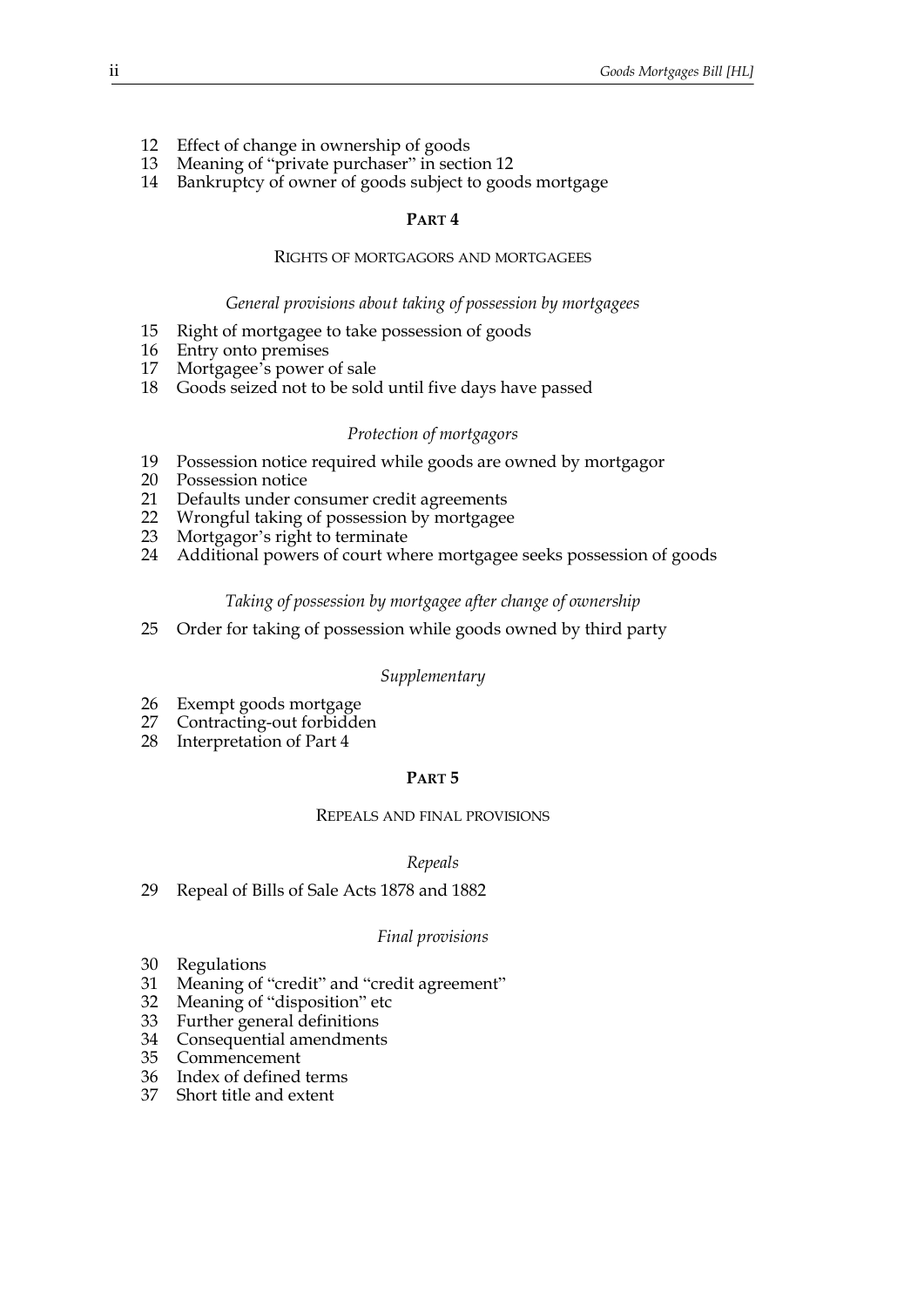[Schedule 1 — Running-account credit: supplementary provisions](#page-23-0) Schedule 2 [— Consequential amendments](#page-24-0)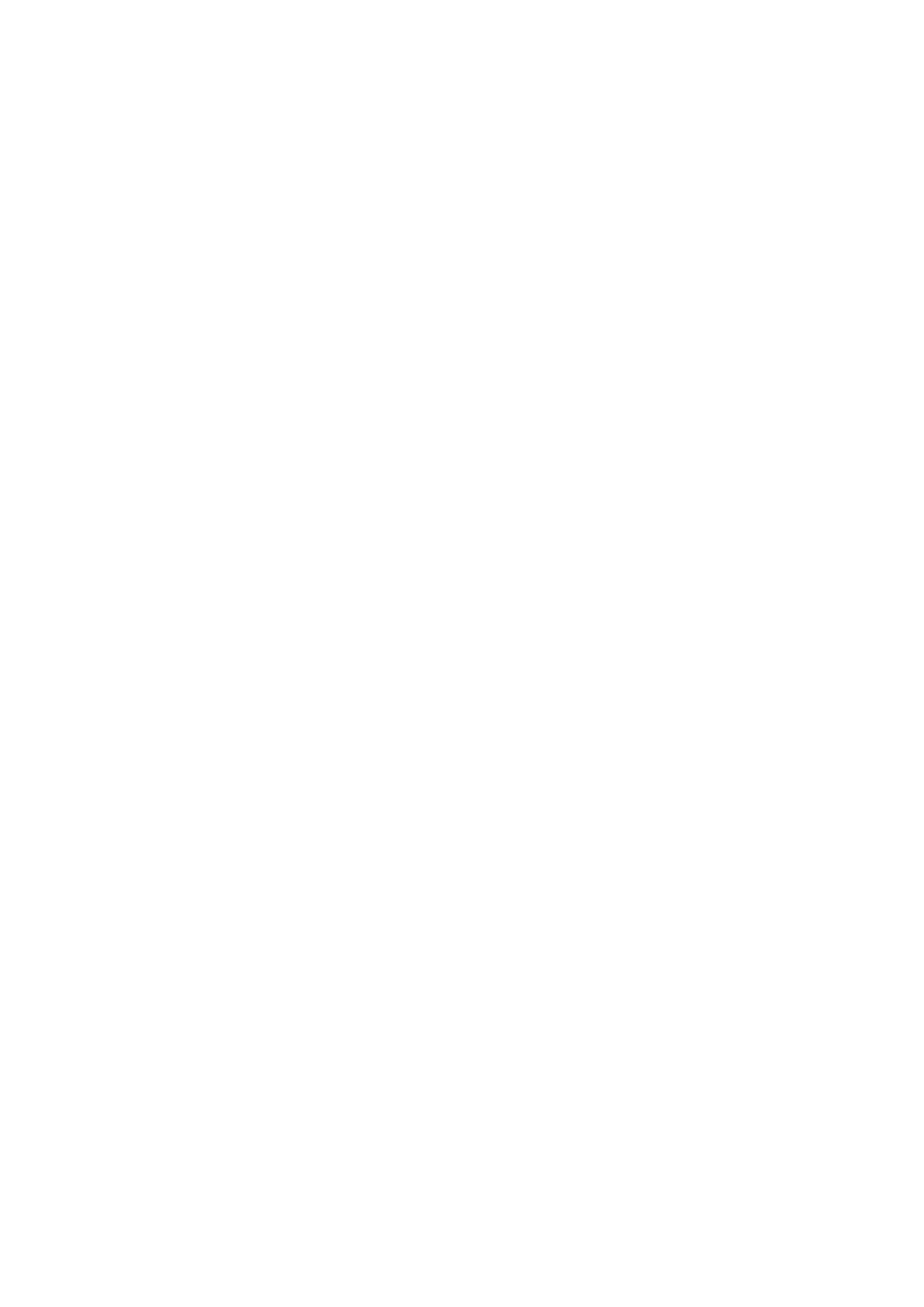# A **BILL**

#### TO

Repeal the Bills of Sale Acts 1878 and 1882; to make provision for a new form of non-possessory security that may be created over goods owned by individuals; and for connected purposes.

E IT ENACTED by the Queen's most Excellent Majesty, by and with the advice and consent of the Lords Spiritual and Temporal, and Commons, in this present **B** E IT ENACTED by the Queen's most Excellent Majesty, by and with consent of the Lords Spiritual and Temporal, and Commons, Parliament assembled, and by the authority of the same, as follows:  $-$ 

#### **PART 1**

#### **INTRODUCTORY**

#### <span id="page-4-0"></span>**1 Overview**

- (1) This Act contains provision about non-possessory security over goods and repeals the Bills of Sale Acts 1878 and 1882.
- (2) In Part 2—
	- (a) sections [2](#page-5-3) to [7](#page-7-2) (with Schedule [1\)](#page-23-0) contain provision enabling an individual who owns goods to create a goods mortgage over them as security for the discharge of an obligation;
	- (b) section [8](#page-7-3) relates to other non-possessory security over goods.
- (3) In Part 3—
	- (a) section [9](#page-8-1) contains provision about the registration of goods mortgages;
	- (b) section [10](#page-9-1) deals with further advances by the mortgagee;
	- (c) sections [11](#page-10-2) to [14](#page-11-2) deal with the position of third parties.
- (4) Part 4 contains provision about the rights of mortgagors and mortgagees.
- (5) Part 5 contains repeals and amendments, provisions about regulations and interpretation, and other final provisions.

*10*

*15*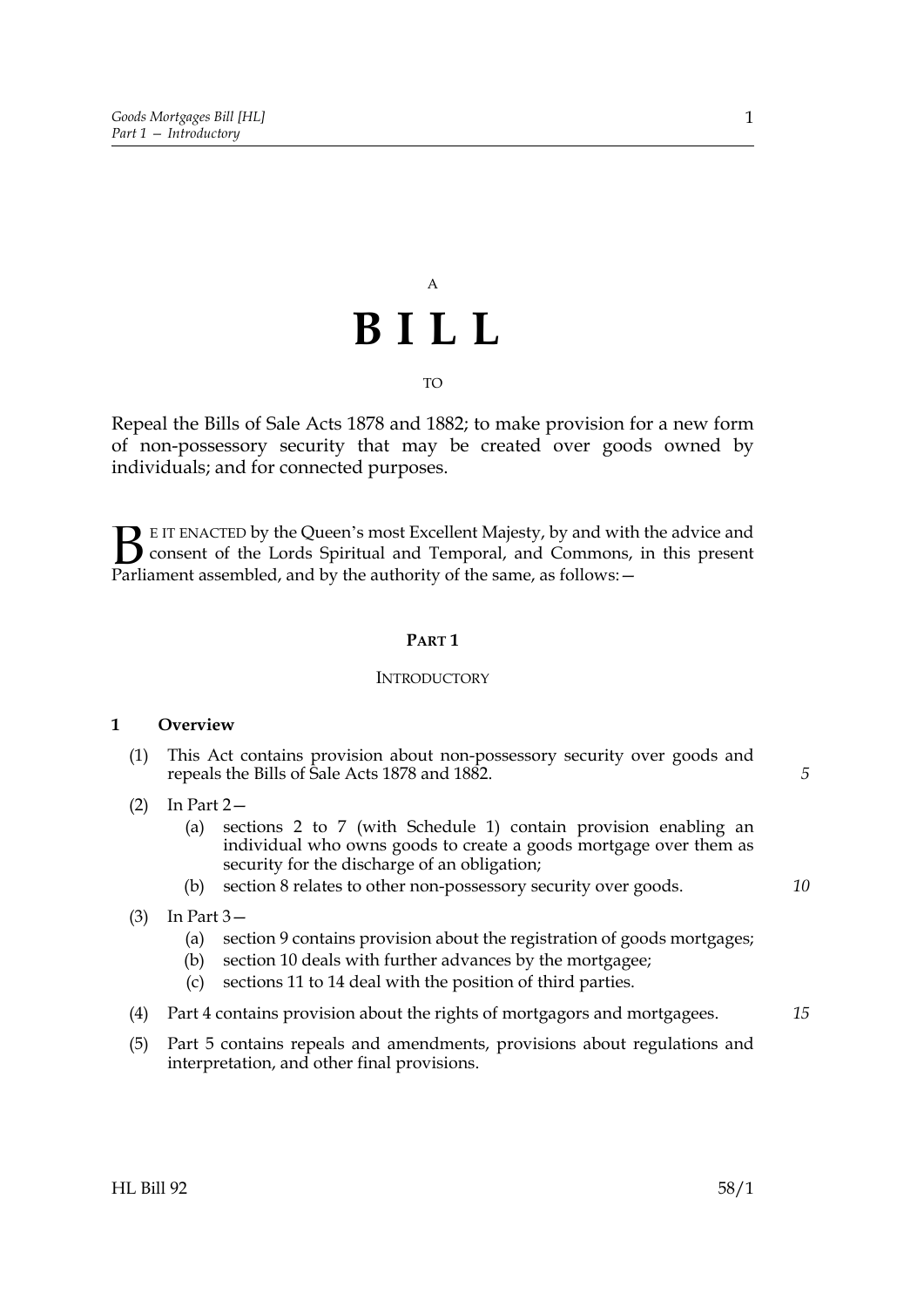#### **PART 2**

#### CREATION OF GOODS MORTGAGES

#### *Goods mortgages*

#### <span id="page-5-3"></span><span id="page-5-0"></span>**2 Goods mortgages**

- (1) An individual who owns qualifying goods (see section [4\)](#page-5-4) may in accordance with subsection [\(2\)](#page-5-6) create a charge over the goods as security for the discharge of an obligation. *5*
- <span id="page-5-6"></span>(2) The following requirements must be met
	- the goods exist, and are owned by the individual concerned, at the time when the charge is created;
	- (b) the charge is created by a written instrument complying with section [5](#page-6-2);
	- (c) the obligation is not an excluded obligation (see section [6\)](#page-6-3).
- <span id="page-5-11"></span>(3) A person whose only interest in goods is an equitable interest is not to be regarded for the purposes of this Act as "owning" the goods.
- <span id="page-5-9"></span>(4) In this Act "goods mortgage" means a charge created in accordance with this section or section [3](#page-5-5). *15*

#### <span id="page-5-5"></span><span id="page-5-1"></span>**3 Goods mortgages: co-owners**

- (1) Where qualifying goods are owned jointly by two or more individuals, those individuals may in accordance with subsection [\(3\)](#page-5-7) together create a charge over the goods as security for the discharge of an obligation.
- (2) Where qualifying goods are owned in common by two or more persons, any of those persons who is an individual may in accordance with subsection [\(3\)](#page-5-7) create a charge over his or her undivided share in the goods as security for the discharge of an obligation.
- <span id="page-5-7"></span>(3) The following requirements must be met—
	- (a) the goods exist, and are owned by the person or persons concerned, at the time when the charge is created;
	- (b) the charge is created by a written instrument complying with section [5](#page-6-2);
	- (c) the obligation is not an excluded obligation (see section [6\)](#page-6-3).
- (4) References to ownership jointly or in common with others by an individual include references to ownership jointly or in common with others by an individual as a member of a partnership (other than a limited liability partnership). *30*

#### <span id="page-5-4"></span><span id="page-5-2"></span>**4 Qualifying goods**

- (1) This section applies for the interpretation of this Act.
- <span id="page-5-10"></span>(2) "Goods" means tangible moveable property.
- <span id="page-5-8"></span>(3) "Qualifying goods" means goods other than—
	- (a) excluded items, or

*20*

*10*

*25*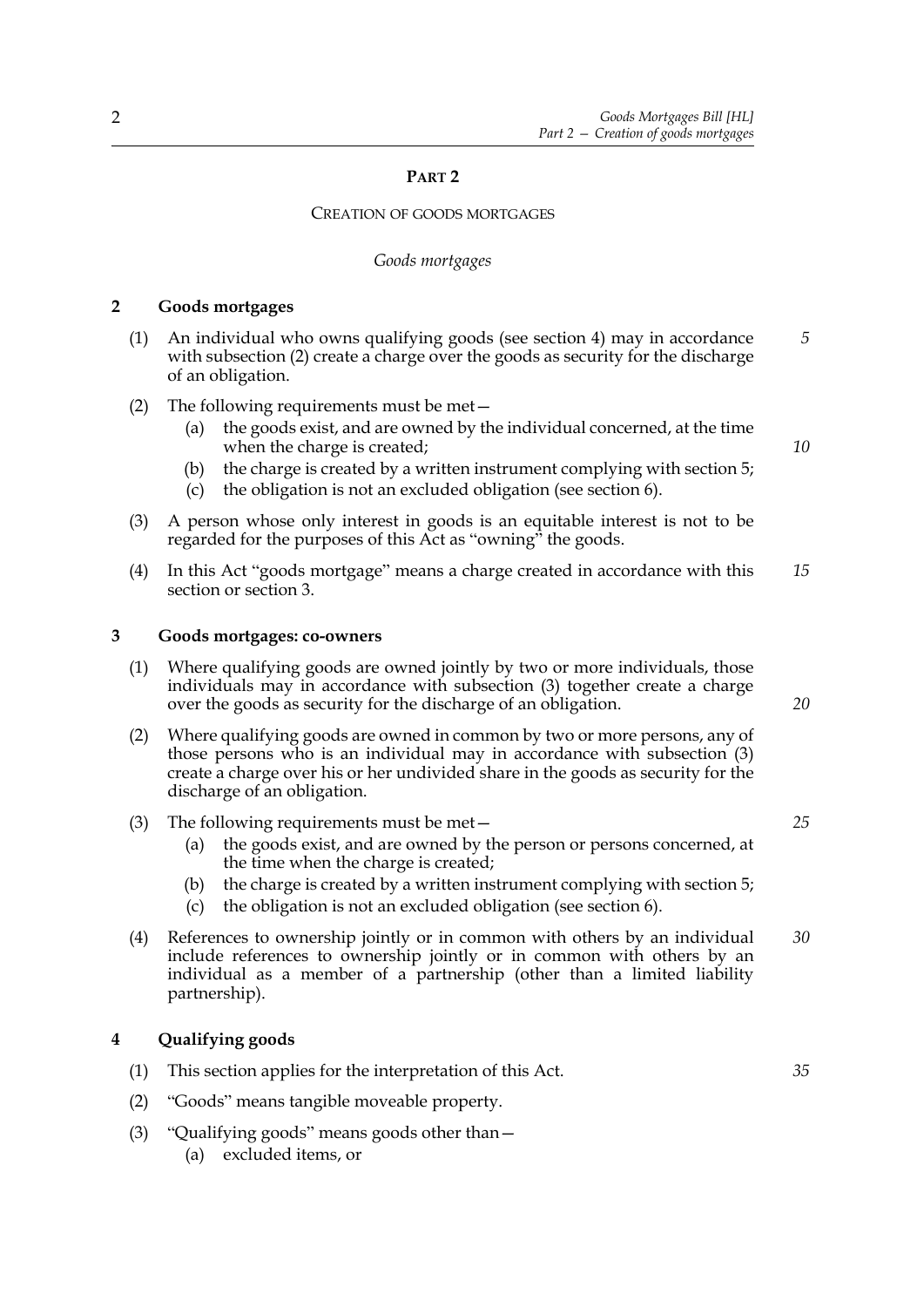- (b) goods that are outside England and Wales at the time when the charge is created.
- (4) In subsection [\(3\)](#page-5-8) "excluded items" means—
	- (a) aircraft registered in the United Kingdom;
	- (b) anything that is by virtue of provision made under subsection (2)(f) of section 86 of the Civil Aviation Act 1982 included in a mortgage registered by virtue of that section;
	- (c) a ship as defined by section 313(1) of the Merchant Shipping Act 1995;
	- (d) currency notes or coins that (in either case) are legal tender in the United Kingdom or elsewhere.

#### <span id="page-6-2"></span><span id="page-6-0"></span>**5 Requirements to be met in relation to instrument**

- (1) The instrument creating a goods mortgage must—
	- (a) contain prescribed provisions, and
	- (b) be signed or otherwise authenticated by the prescribed persons and in the prescribed manner.
- <span id="page-6-4"></span>(2) The Treasury must by regulations require the inclusion in the instrument of statements in such form as the Treasury consider appropriate for the purpose of warning the mortgagor—
	- (a) that the mortgagor risks losing the goods if the obligation secured by the goods mortgage is not discharged, and
	- (b) that the mortgagor may commit an offence under the Fraud Act 2006 if, while the goods remain subject to the goods mortgage, the mortgagor makes a disposition of the goods without previously disclosing to the purchaser the existence of the goods mortgage.
- (3) Subsection [\(2\)](#page-6-4) does not apply in the case of an exempt goods mortgage (see section [26\)](#page-18-3). *25*
- (4) Nothing in the Consumer Credit Act 1974 enables a court to enforce, or allow the enforcement of, a security that purports to be a goods mortgage but is created by an instrument not complying with this section.

#### <span id="page-6-3"></span><span id="page-6-1"></span>**6 Excluded obligations**

- (1) References in this Part to an "excluded obligation" are to be read in accordance with this section.
- (2) An obligation is an excluded obligation if it—
	- (a) is an obligation of the intended mortgagor as employee under a contract of employment, or
	- (b) requires the intended mortgagor to do or perform personally any work or services.
- <span id="page-6-5"></span>(3) A guarantee is an excluded obligation unless—
	- (a) the high net worth conditions (see section [7](#page-7-2)[\(2\)](#page-7-4)) are met, and
	- (b) the instrument creating the goods mortgage includes the appropriate declaration (see subsection  $(5)$ ). *40*
- <span id="page-6-7"></span><span id="page-6-6"></span>(4) The obligation of the debtor under an agreement for running-account credit is an excluded obligation unless—

*5*

*10*

*15*

*20*

*30*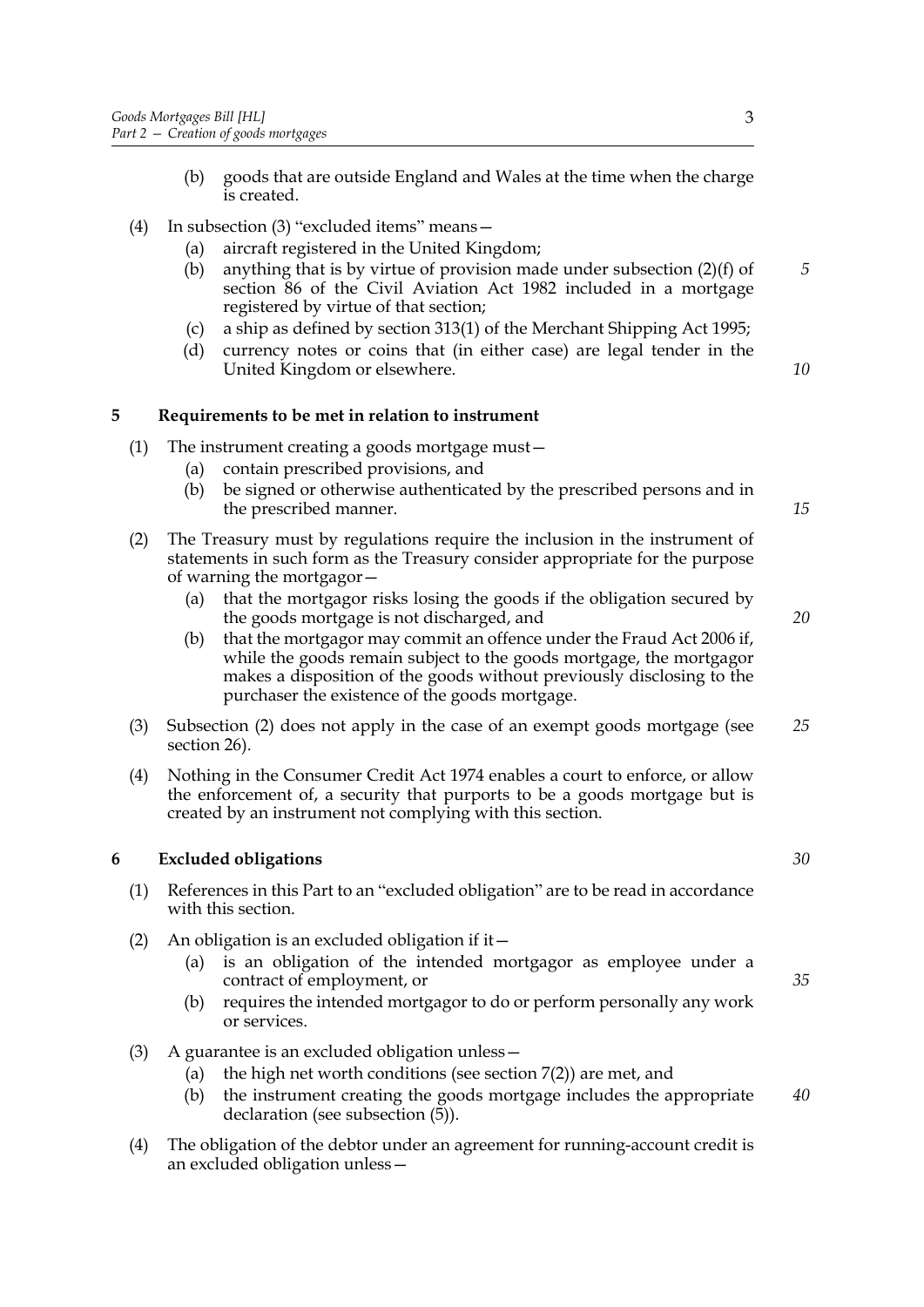- <span id="page-7-10"></span><span id="page-7-5"></span>*Part 2 — Creation of goods mortgages* (a) the high net worth conditions (see section [7](#page-7-2)[\(2\)\)](#page-7-4) or the business credit conditions (see section [7](#page-7-2)[\(3\)](#page-7-6)) are met, and (b) the instrument creating the goods mortgage includes the appropriate declaration (see subsection [\(5\)\)](#page-7-5). (5) In this section "the appropriate declaration" means a declaration by the mortgagor which—
	- (a) acknowledges that the mortgagor will not have available the protection and remedies that would be available to the mortgagor under sections [19](#page-14-1)[\(1\)](#page-14-2) and [23](#page-16-2)[\(2\)](#page-16-3) in the case of a goods mortgage other than an exempt goods mortgage (see section [26\)](#page-18-3), and
	- (b) complies with prescribed requirements.
- <span id="page-7-8"></span>(6) In this Act "guarantee" includes an indemnity given by a person in respect of the obligations of another.
- (7) Schedule [1](#page-23-0) makes provision for the purposes of this section about the meaning of "running-account credit" and related matters.

#### <span id="page-7-2"></span><span id="page-7-0"></span>**7 "The high net worth conditions" and "the business credit conditions"**

- (1) This section applies for the interpretation of this Act.
- <span id="page-7-4"></span>(2) "The high net worth conditions", in relation to a goods mortgage, are—
	- (a) that a statement complying with prescribed requirements has been made in relation to the income or assets of the mortgagor,
	- (b) that the connection between the statement and the goods mortgage complies with prescribed requirements, and
	- (c) that a copy of the statement was provided to the mortgagee before the goods mortgage was created.

#### <span id="page-7-6"></span>(3) "The business credit conditions", in relation to a goods mortgage, are—

- <span id="page-7-9"></span>(a) that the obligation to which the goods mortgage relates arises from the provision of credit exceeding the prescribed amount, and
- (b) that the obligation was incurred wholly or predominantly for the purposes of a business carried on, or intended to be carried on, by the mortgagor.

*Other non-possessory security on goods*

#### <span id="page-7-3"></span><span id="page-7-1"></span>**8 Other non-possessory security on goods**

- <span id="page-7-7"></span>(1) This section applies to any agreement or arrangement which—
	- (a) is entered into by an individual,
	- (b) is neither a goods mortgage (as defined by section [2](#page-5-3)[\(4\)\)](#page-5-9) nor a security excluded by subsection [\(4\),](#page-8-2) and *35*
	- (c) would (apart from this section) have the effect of  $-$ 
		- (i) creating a mortgage or charge over qualifying goods owned by the individual, or subsequently to be acquired by the individual, as security for the discharge of an obligation, or
		- (ii) creating a mortgage or charge over an undivided share in qualifying goods owned by the individual in common with other persons, or subsequently to be acquired by the individual

*25*

*20*

*5*

*10*

*15*

*40*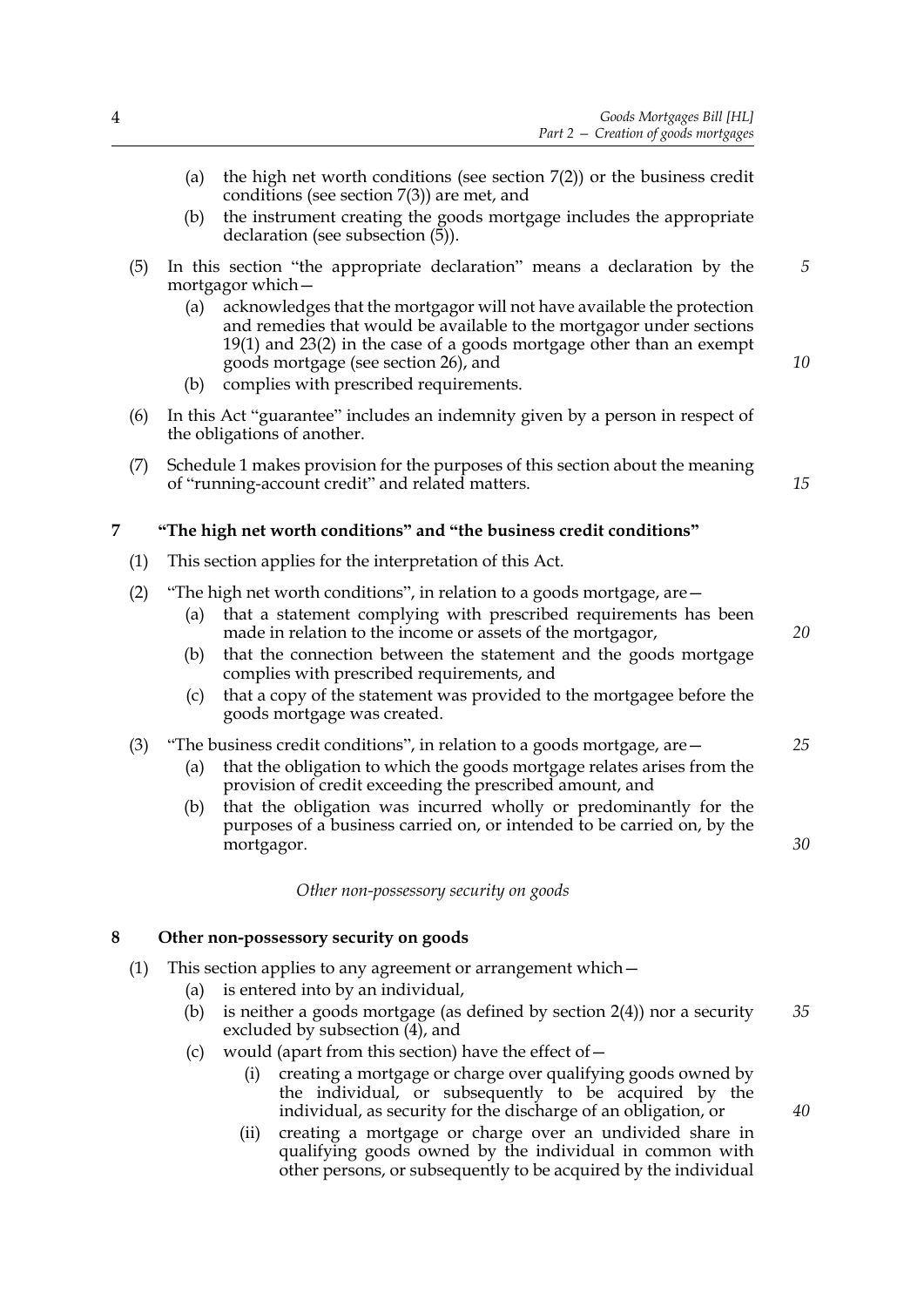in common with other persons, as security for the discharge of an obligation.

- (2) If the goods remain in the possession of, or under the custody of, the individual who provides the goods as security, the agreement or arrangement is void to the extent that it would (apart from this section) have the effect mentioned in subsection [\(1\)\(c\)](#page-7-7).
- (3) If, before the obligation being secured is discharged, the person to whom the obligation is owed passes custody of the goods to the individual who provided the goods as security, the agreement or arrangement becomes void to the extent that it would (apart from this section) have the effect mentioned in subsection  $(1)(c)$ .
- <span id="page-8-2"></span>(4) The securities excluded by this subsection are—
	- (a) a pledge, lien or other security under which the individual creating the pledge, lien or other security is not entitled to possession of the goods until the obligation is discharged;
	- (b) an agricultural charge under Part 2 of the Agricultural Credits Act 1928;
	- (c) a mortgage capable of being registered by virtue of section 86 of the Civil Aviation Act 1982;
	- (d) an international interest as defined by regulation 5 of the International Interests in Aircraft Equipment (Cape Town Convention) Regulations 2015 (S.I. 2015/912). *20*
- (5) Nothing in this section—
	- (a) affects the validity of the obligation whose discharge the agreement or arrangement purports to secure,
	- (b) affects any lien or charge arising under an enactment or otherwise by operation of law, or *25*
	- (c) affects the validity of any hire-purchase agreement or conditional sale agreement.

#### **PART 3**

REGISTRATION AND RIGHTS OF THIRD PARTIES

#### *Registration*

#### <span id="page-8-1"></span><span id="page-8-0"></span>**9 Registration of goods mortgages**

- <span id="page-8-3"></span>(1) A register of goods mortgages is to be kept by the Secretary of State in accordance with regulations made by the Treasury or the Secretary of State under this section (referred to in this section as "registration regulations").
- (2) The provision that may be made by registration regulations includes (but is not limited to) provision as to—
	- (a) the making by mortgagees of applications for the registration of goods mortgages;
	- (b) steps to be taken on receipt of an application for registration;
	- (c) the persons to whom, and manner in which, notice of the registration of a goods mortgage is required to be given;
	- (d) the information to be included on the register;

5

*15*

*5*

*10*

*30*

*35*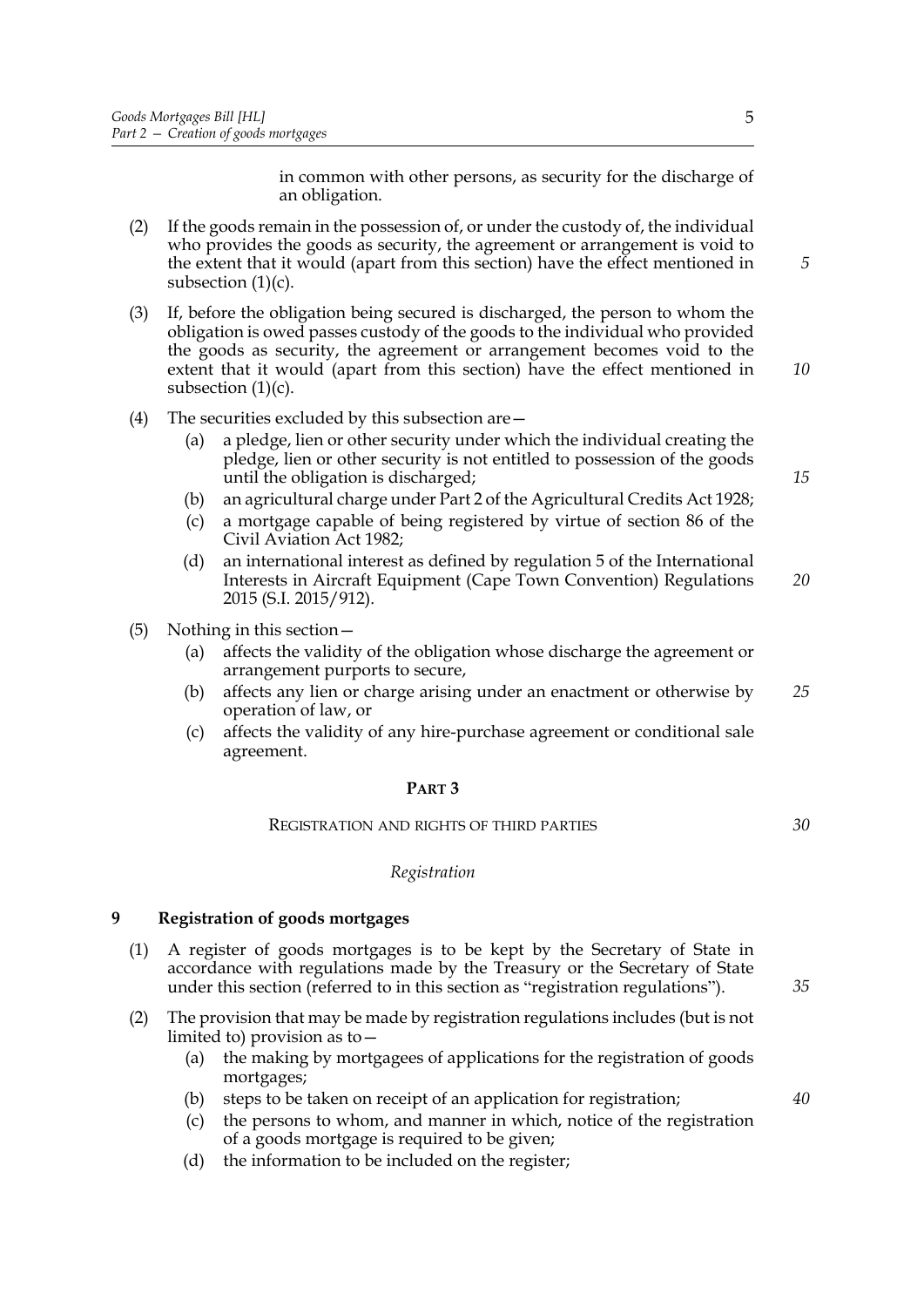- (e) the circumstances in which, and manner in which, registration is to be discharged;
- (f) the amendment or rectification of the register;
- (g) the making by any persons of searches of the register;
- <span id="page-9-5"></span>(h) fees to be payable in respect of the registration of goods mortgages or searches of the register. *5*
- (3) Registration regulations may (but need not)—
	- (a) provide for the register to be kept in the High Court;
	- (b) confer functions on officers of the High Court.
- (4) Where two or more goods mortgages are created over the same goods, those mortgages as between themselves have priority according to the times at which they were registered. *10*
- <span id="page-9-6"></span>(5) The registration under this section of a goods mortgage expires (if not previously discharged) at the end of the 10 years beginning with the day on which the goods mortgage was registered (or, as the case may be, the registration was last renewed), but registration regulations may make provision enabling registration to be renewed on application.
- <span id="page-9-7"></span>(6) Registration regulations may restrict or exclude the liability in tort, in respect of things done or omitted in relation to the registration of goods mortgages, of the Secretary of State or any other person on whom functions are conferred by registration regulations.
- <span id="page-9-2"></span>(7) Registration regulations may provide for the supply (including the supply by way of sale) of relevant registration information—
	- (a) to such persons as may be determined in accordance with the regulations by a person specified in or determined in accordance with the regulations, and
	- (b) for such price (if any) and on such other terms, and subject to such restrictions, as may be determined in accordance with the regulations by a person specified in or determined in accordance with the regulations.
- (8) In subsection [\(7\)](#page-9-2) "relevant registration information" means information which is derived from particulars contained in the register but which does not identify any individual or contain anything enabling any individual to be identified.
- <span id="page-9-4"></span>(9) In this Act "registered", in relation to a goods mortgage, means registered in the register kept under this section. *35*

#### *Further advances*

#### <span id="page-9-1"></span><span id="page-9-0"></span>**10 Tacking and further advances**

- <span id="page-9-3"></span>(1) The mortgagee under a registered goods mortgage may make a further advance on the security of the goods mortgage ranking in priority to any subsequent goods mortgage—
	- (a) if an arrangement has been made to that effect with the subsequent mortgagee,
	- (b) if, at the time when the further advance is made, the subsequent goods mortgage is not registered, or

*20*

*15*

*25*

*30*

*40*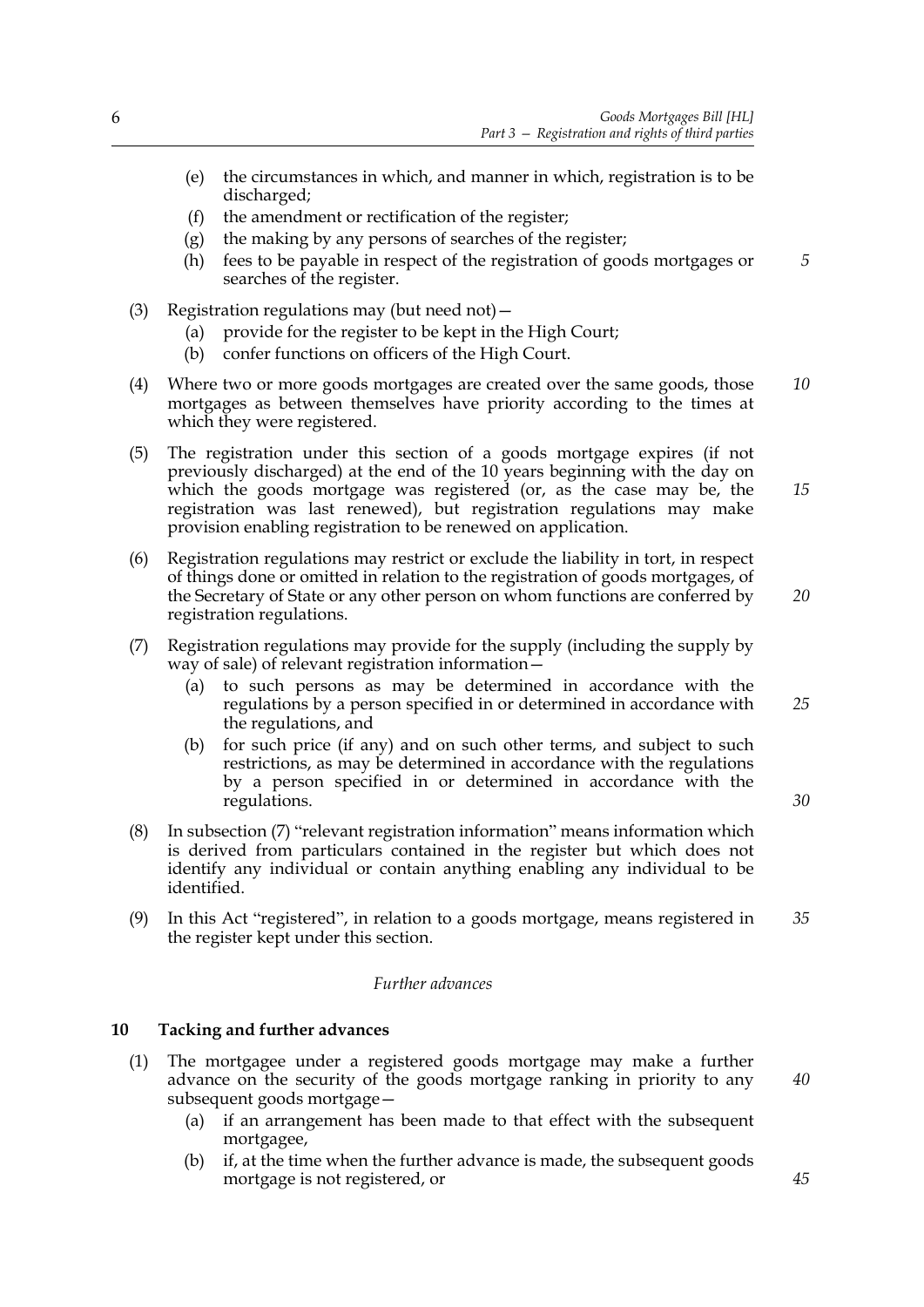- (c) if the prior goods mortgage imposes an obligation on the prior mortgagee to make further advances.
- (2) Subsection [\(1\)](#page-9-3) applies whether or not the prior goods mortgage was made expressly for securing further advances.
- (3) If the prior goods mortgage was made expressly for securing a current account or other further advances, the prior mortgagee may also make a further advance ranking in priority to a subsequent goods mortgage if—
	- (a) the subsequent mortgage was not registered at the time when the prior goods mortgage was registered or when the last search of the register by or on behalf of the prior mortgagee was made, whichever happened last, and *10*
	- (b) at the time when the further advance is made, the subsequent mortgagee has not given notice to the prior mortgagee of the registration of the subsequent goods mortgage.
- (4) Tacking in relation to a goods mortgage is possible only as provided by this section. *15*
- (5) "The register" means the register kept under section [9.](#page-8-1)

#### *Position of third parties*

#### <span id="page-10-2"></span><span id="page-10-0"></span>**11 Duty of owner to disclose existence of goods mortgage**

- (1) This section applies where a person owns goods which are subject to a goods mortgage ("the current mortgage"). *20*
- (2) If the owner of the goods disposes of the goods to a purchaser without discharging the obligation secured by the current mortgage, the owner is under a duty to disclose to the purchaser the existence of the current mortgage before the disposition.
- (3) If the owner of the goods creates a further goods mortgage or other security over the goods without discharging the obligation secured by the current mortgage, the owner is under a duty to disclose to the person to whom the further goods mortgage or other security is provided the existence of the current mortgage, before creating the further goods mortgage or other security.
- <span id="page-10-4"></span>(4) Where an undivided share in goods is subject to a goods mortgage, references in this section to the goods are to be read as references to the undivided share.
- <span id="page-10-1"></span>(5) For the meanings of "disposition" and "purchaser", see section [32](#page-20-3).

#### <span id="page-10-3"></span>**12 Effect of change in ownership of goods**

- (1) This section applies if—
	- (a) goods are subject to a goods mortgage, and
	- (b) before the obligation secured by the goods mortgage has been discharged, ownership of the goods—
		- (i) is transferred to another person, or
		- (ii) passes by operation of law to another person, otherwise than on the owner's bankruptcy in England and Wales (as to which, see section [14\)](#page-11-2).

*5*

*40*

*25*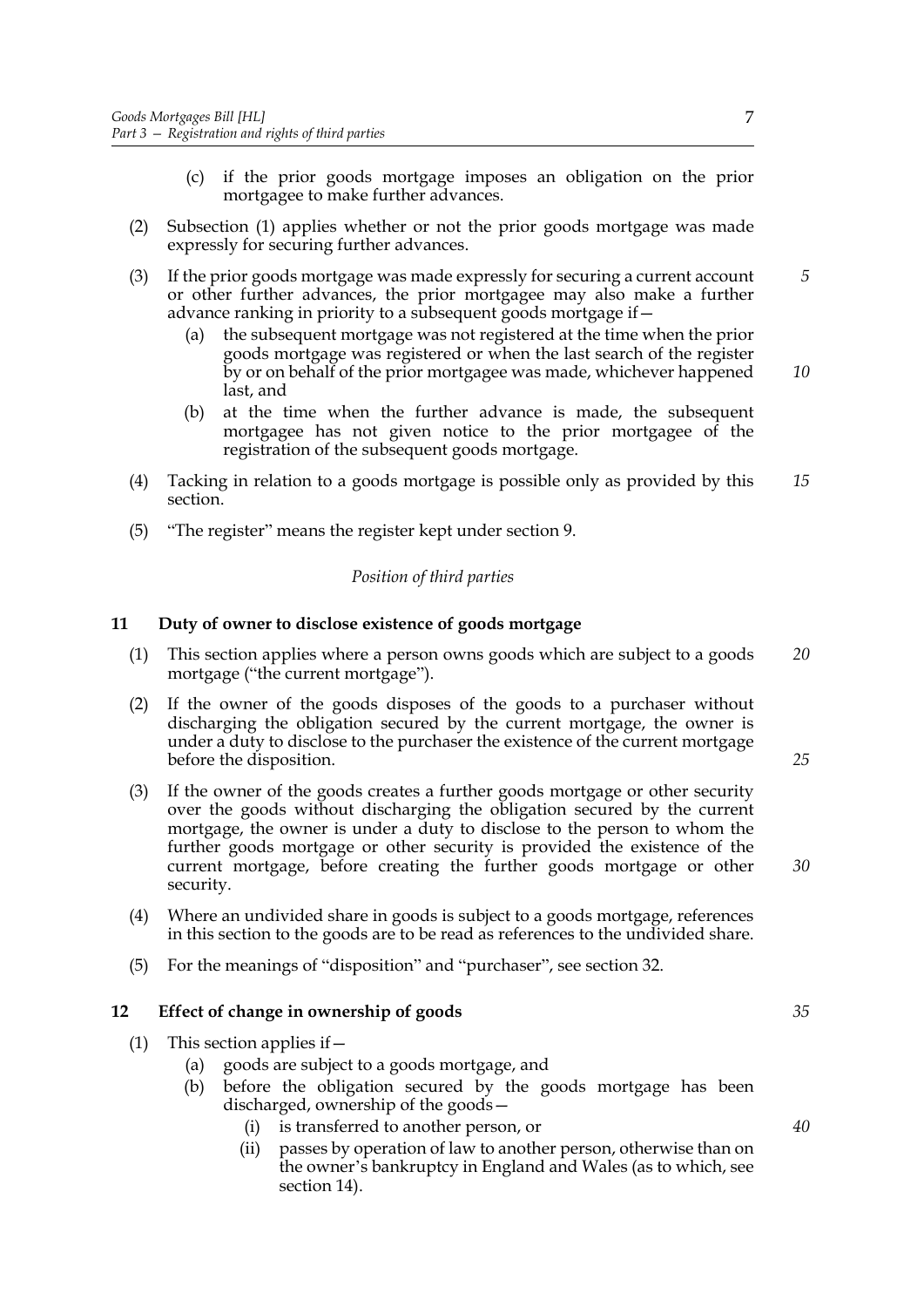- <span id="page-11-4"></span>(2) If the goods mortgage is not registered at the time of the change of ownership, the goods cease to be subject to the goods mortgage.
- <span id="page-11-6"></span><span id="page-11-5"></span>(3) If ownership is transferred by a disposition (see section [32](#page-20-3)) to a purchaser who—
	- (a) is a private purchaser as defined by section [13](#page-11-3),
	- (b) is a purchaser of the goods in good faith, and
	- (c) at the time of the disposition made to the purchaser, has no actual notice that the goods are subject to a goods mortgage,

the goods cease to be subject to the goods mortgage.

- (4) In any other case, the goods remain subject to the goods mortgage in the hands of the new owner. *10*
- (5) Subsections [\(2\)](#page-11-4) and [\(3\)](#page-11-5) do not exonerate the mortgagor and if different the person making the disposition or other transfer of ownership from any liability (whether criminal or civil) to which either of them would be subject apart from this section.
- <span id="page-11-7"></span>(6) Where an undivided share in goods is subject to a goods mortgage, references in this section to goods are to be read as references to the undivided share.

#### <span id="page-11-3"></span><span id="page-11-0"></span>**13 Meaning of "private purchaser" in section [12](#page-10-3)**

- (1) This section makes provision about the interpretation of section  $12(3)(a)$  $12(3)(a)$ .
- (2) "Private purchaser", in relation to goods of any kind, means a purchaser who, at the time of the disposition made to the purchaser, does not carry on a business which consists, wholly or partly— *20*
	- (a) of purchasing goods of that kind for the purpose of offering or exposing them for sale, or
	- (b) of providing finance by purchasing goods of that kind for the purpose of bailing them under hire-purchase agreements or agreeing to sell them under conditional sale agreements. *25*
- <span id="page-11-1"></span>(3) For the meanings of "disposition" and "purchaser", see section [32](#page-20-3).

#### <span id="page-11-2"></span>**14 Bankruptcy of owner of goods subject to goods mortgage**

- (1) This section applies if an individual who owns goods subject to a goods mortgage is made bankrupt under Part 9 of the Insolvency Act 1986. *30*
- (2) On the vesting of the bankrupt's estate in the trustee in bankruptcy, the goods cease to be subject to the goods mortgage unless at the relevant time the goods mortgage is registered.
- (3) The "relevant time" is the time when the bankruptcy application is made or the bankruptcy petition is presented. *35*

*5*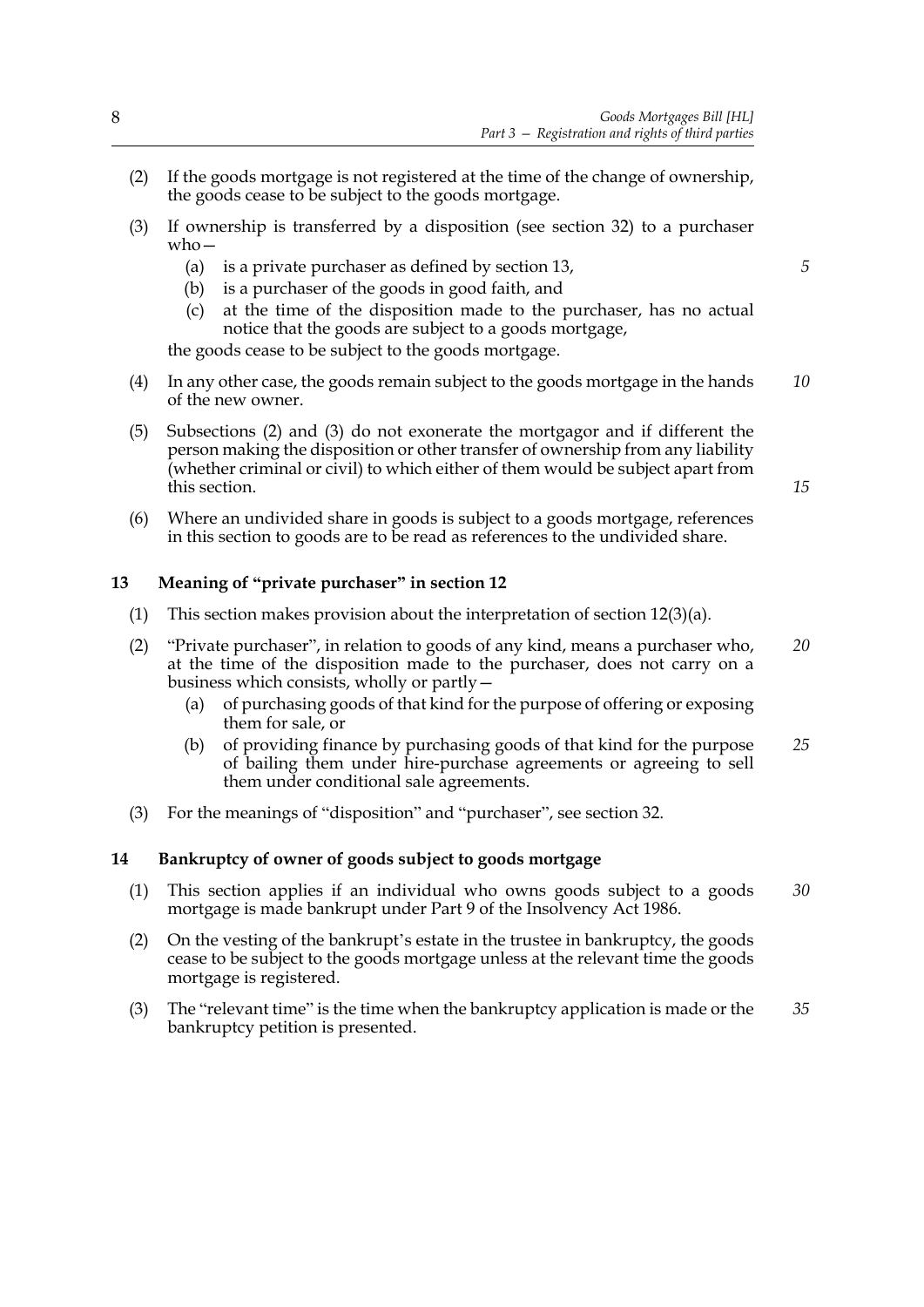#### **PART 4**

#### RIGHTS OF MORTGAGORS AND MORTGAGEES

*General provisions about taking of possession by mortgagees*

#### <span id="page-12-3"></span><span id="page-12-0"></span>**15 Right of mortgagee to take possession of goods**

- <span id="page-12-2"></span>(1) The mortgagee under a goods mortgage is entitled to take possession of the goods only if one or more of the following conditions is met. *5*
- <span id="page-12-6"></span><span id="page-12-5"></span>(2) Those conditions are—
	- (a) that any sum whose payment is secured by the goods mortgage has become due and remains unpaid;
	- (b) that the mortgagor has failed to comply with a term of the goods mortgage relating to the maintenance or insurance of the goods; *10*
	- (c) that the mortgagor has moved the goods in breach of a term of the goods mortgage;
	- (d) that the mortgagor has offered the goods for sale without the consent of the mortgagee;
	- (e) that, in the case of a goods mortgage that secures an obligation other than an obligation to pay money, the obligation secured has not been discharged at the time when it ought to have been discharged;
	- (f) that the goods have become liable to be seized under a warrant or writ of control to satisfy a court judgment;
	- (g) that, since the goods mortgage was created, the mortgagor $-$ 
		- (i) has been made bankrupt (under Part 9 of the Insolvency Act 1986),
		- (ii) has been adjudged bankrupt by a court in Northern Ireland,
		- (iii) has had his or her estate sequestrated by a court in Scotland, or *25*
		- (iv) has been subject to a similar order or judgment made by a court in a territory outside the United Kingdom.
- <span id="page-12-7"></span>(3) Subsection [\(1\)](#page-12-2) applies only while the goods remain subject to the goods mortgage and is subject to—
	- (a) any provision of the goods mortgage further restricting the mortgagee's right to take possession, and *30*
	- (b) in a case where a prior goods mortgage over the goods is registered, the rights of the prior mortgagee in relation to possession and sale.
- (4) If the goods remain owned by the mortgagor, subsection [\(1\)](#page-12-2) is also subject to  $-$ 
	- (a) section [19](#page-14-1) (possession notice required while goods owned by mortgagor), and *35*
	- (b) subsections [\(3\)](#page-15-3) to [\(6\)](#page-15-4) of section [20](#page-15-2) (which further restrict the mortgagee's right to take possession).

#### <span id="page-12-1"></span>**16 Entry onto premises**

<span id="page-12-4"></span>(1) Except under an order of the court, the mortgagee under a goods mortgage is not entitled to enter any premises to take possession of the goods without the consent of the person entitled to authorise entry on the premises ("the appropriate person"). *40*

*15*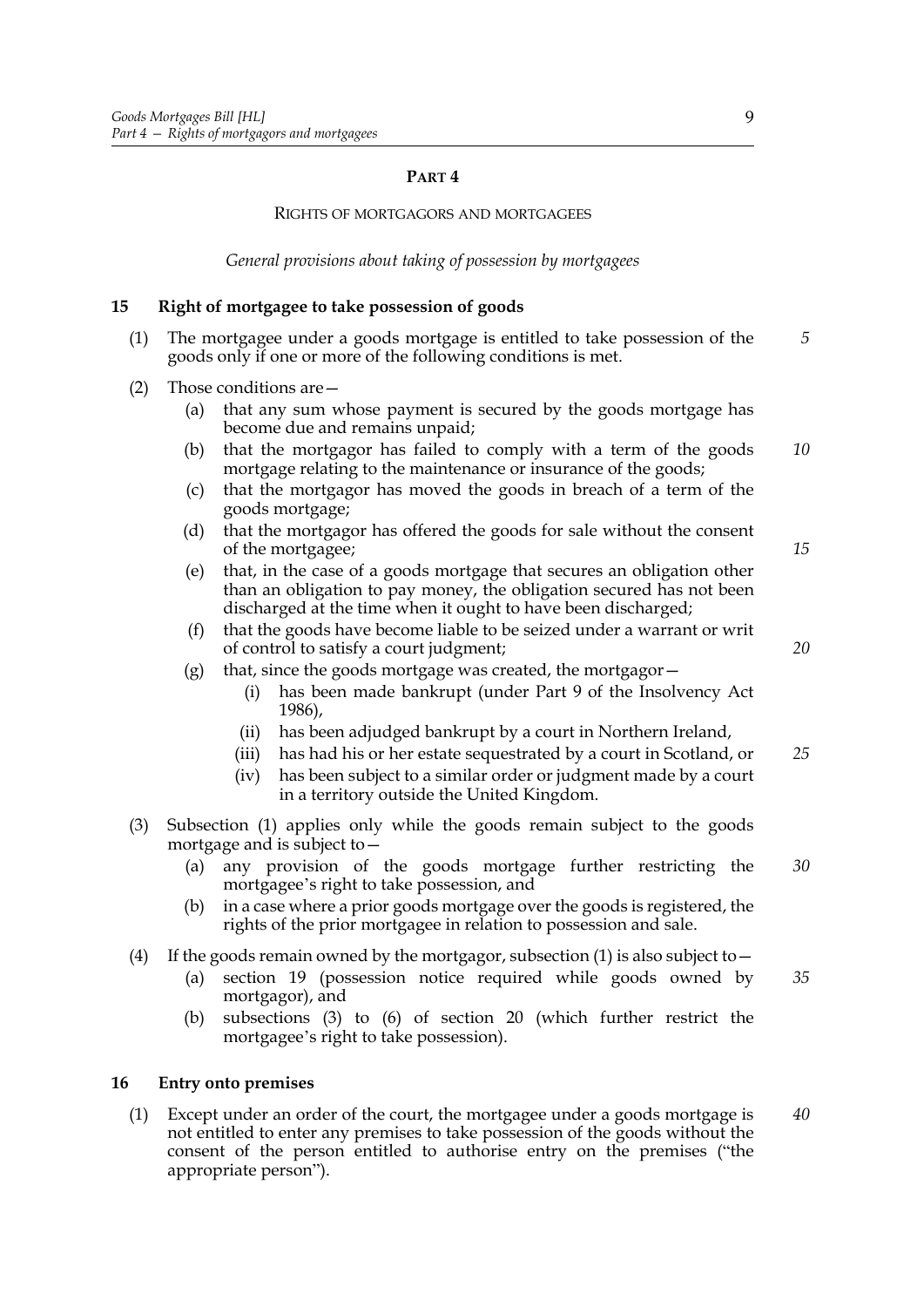- (2) An entry in contravention of subsection [\(1\)](#page-12-4) is actionable as a breach of statutory duty.
- <span id="page-13-3"></span>(3) A mortgagee under a goods mortgage who—
	- (a) wishes to enter any premises for the purposes of taking possession of the goods, and
	- (b) does not have the consent of the appropriate person,

may make an application to the court for an order under this subsection ("an access order") against the appropriate person.

(4) On an application under subsection [\(3\)](#page-13-3), the court may make an access order only if the court is satisfied, at the time when it makes the order, that the applicant is entitled to take possession of the goods.

#### <span id="page-13-0"></span>**17 Mortgagee's power of sale**

- (1) If the mortgagee under a goods mortgage has lawfully taken possession of the goods, the mortgagee has power to sell the goods.
- (2) This is subject to the following provisions of this section and to section [18.](#page-13-2)
- (3) If the goods mortgage is not registered but another goods mortgage over the goods is registered, the mortgagee under the unregistered goods mortgage may not sell the goods.
- (4) Where two or more goods mortgages are registered in relation to the same goods, a subsequent mortgagee may not, except under an order of the court, sell the goods without the concurrence of every prior mortgagee under a registered goods mortgage.
- (5) Section 101 of the Law of Property Act 1925 (which contains provisions relating to mortgages made by deed) does not apply in relation to a goods mortgage.

#### <span id="page-13-2"></span><span id="page-13-1"></span>**18 Goods seized not to be sold until five days have passed**

- <span id="page-13-4"></span>(1) If the mortgagee takes possession of the goods to which a goods mortgage relates, the mortgagee must not sell the goods before the end of the fifth working day following the day on which possession is taken.
- <span id="page-13-5"></span>(2) The appropriate person may before the end of the fifth working day apply to the court and the court, if satisfied that, by reason of the payment of money or otherwise, the condition in section [15](#page-12-3)[\(2\)](#page-12-5) has ceased to be met, may—
	- (a) restrain the mortgagee from removing or selling the goods,
	- (b) order the return of the goods to the appropriate person, or
	- (c) make such other order as the court thinks just.
- (3) If the appropriate person and any subsequent mortgagees have agreed with the mortgagee that the mortgagee may deal with the goods otherwise than by way of sale, references in subsections [\(1\)](#page-13-4) and [\(2\)](#page-13-5) to selling the goods include references to disposing of them in any other way. *35*
- (4) "The appropriate person" means the mortgagor, except that, if the goods have become owned by another person, it means that other person.
- (5) "Working day" means a day other than a Saturday, a Sunday, Good Friday, Christmas Day or a bank holiday under section 1 of the Banking and Financial Dealings Act 1971 in England or Wales.

*5*

*10*

*15*

*20*

*25*

*30*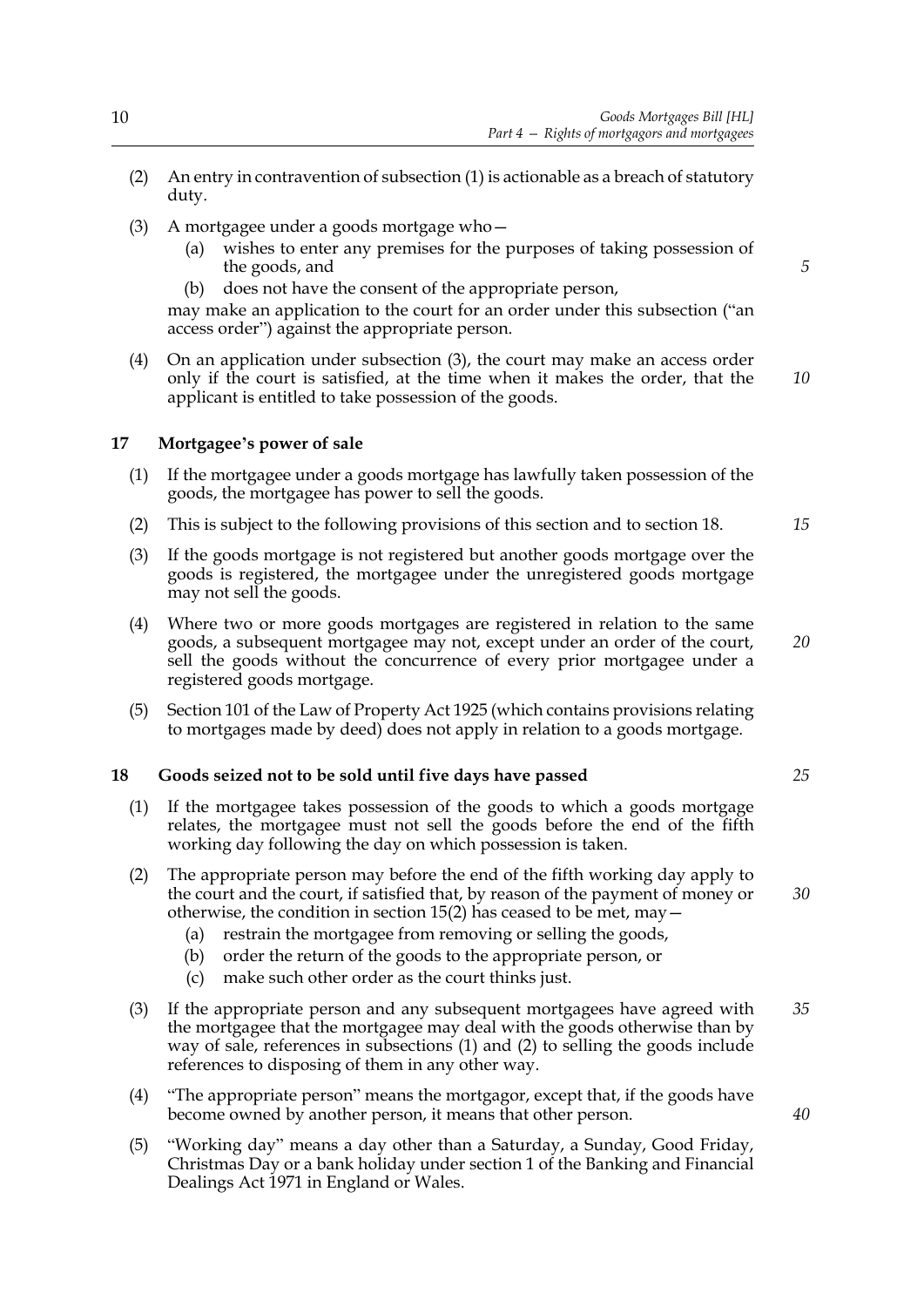- (6) This section does not apply—
	- (a) if the mortgagee takes possession under an order of the court, or
	- (b) in a case where—
		- (i) the goods mortgage is an exempt goods mortgage,
		- (ii) the instrument creating the goods mortgage includes a statement that the mortgagor agrees to forgo the protection given by this section, and
		- (iii) the goods remain owned by the mortgagor.

#### *Protection of mortgagors*

#### <span id="page-14-1"></span><span id="page-14-0"></span>**19 Possession notice required while goods are owned by mortgagor**

- <span id="page-14-2"></span>(1) The giving to the mortgagor of a notice complying with section [20](#page-15-2) ("a possession notice") is necessary before the mortgagee can take possession of the goods while they are owned by the mortgagor.
- <span id="page-14-5"></span>(2) Subsection [\(1\)](#page-14-2) does not prevent the mortgagee taking possession without giving a possession notice if—
	- (a) the goods mortgage is an exempt goods mortgage (see section [26](#page-18-3)), or
	- (b) in the case of a goods mortgage other than an exempt goods mortgage, the following conditions are met—
		- (i) the obligation secured is one that can be discharged by the payment of money,
		- (ii) at the time when the goods mortgage was created, the redemption total could be determined, and
		- (iii) at the time when the mortgagee takes possession of the goods, less than one third of the relevant amount has been paid.
- <span id="page-14-3"></span>(3) "The redemption total" means the total sum that is to be payable by the mortgagor in order to discharge the obligation secured by the goods mortgage, including interest but excluding any sum payable as a penalty. *25*
- (4) Where the obligation can be discharged either by the payment of money or by other means, it is to be assumed for the purposes of subsection [\(3\)](#page-14-3) that the mortgagor does not discharge it by those other means.
- (5) The "relevant amount" means the redemption total, except in a case within subsection [\(6\).](#page-14-4)
- <span id="page-14-4"></span>(6) In a case where—
	- (a) the goods mortgage secures a regulated credit agreement as defined by section 8(3) of the Consumer Credit Act 1974, and
	- (b) at the time when the mortgagee takes possession of the goods, part of the indebtedness has been discharged early in accordance with subsections (3) and (4) of section 94 of that Act (right to complete payments ahead of time),

"the relevant amount" means the redemption total reduced by the amount by which any rebate allowable under section 94 of that Act exceeds any amount which the creditor claims under section 95A(2) of that Act. *40*

*20*

*15*

*5*

*10*

*35*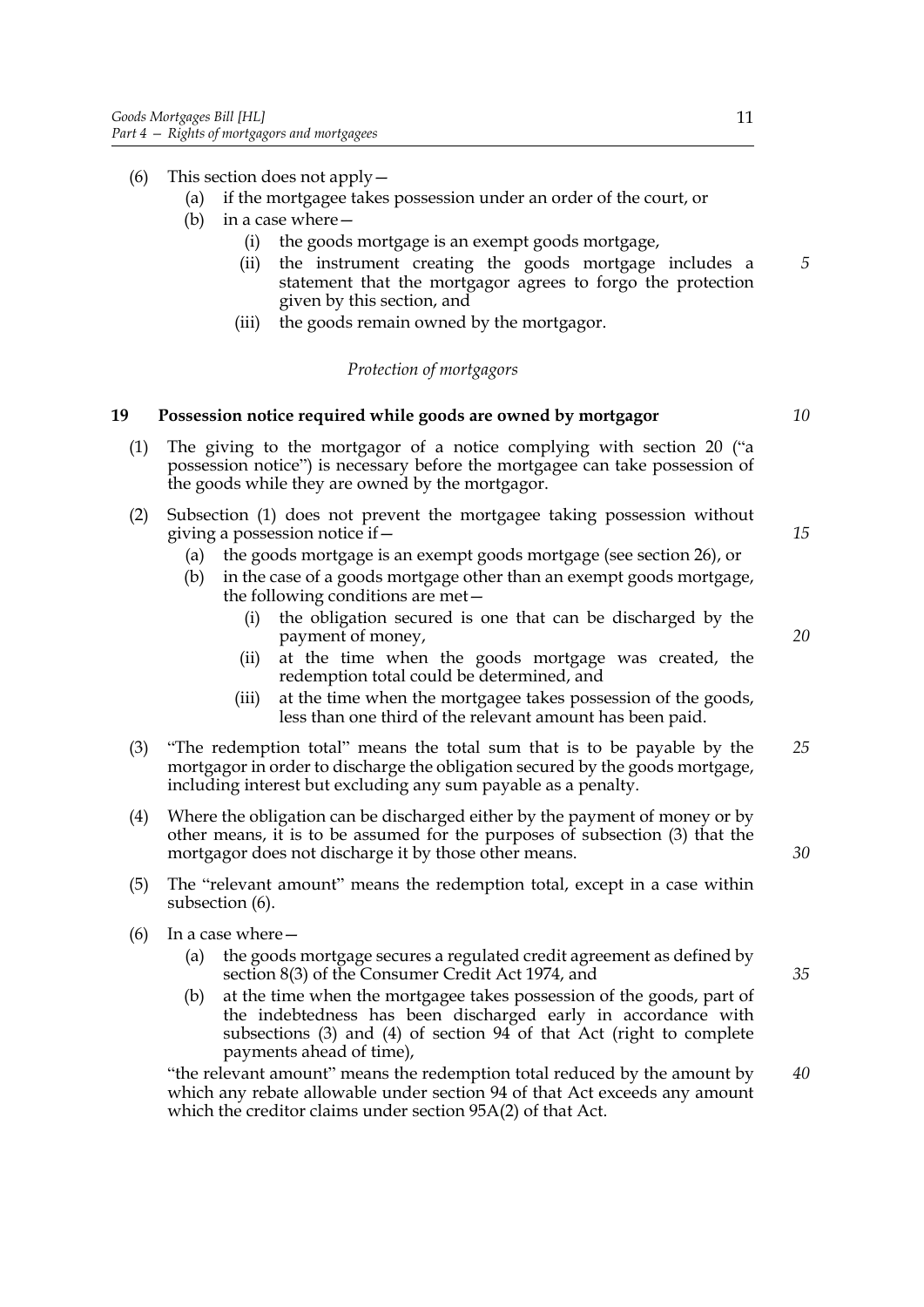#### <span id="page-15-2"></span><span id="page-15-0"></span>**20 Possession notice**

- <span id="page-15-5"></span>(1) A possession notice must be in the prescribed form and contain prescribed information.
- <span id="page-15-7"></span><span id="page-15-6"></span>(2) Regulations made by virtue of subsection [\(1\)](#page-15-5) must require a possession notice  $to-$ 
	- (a) state that the mortgagee considers that one or more of the conditions in section [15](#page-12-3)[\(2\)](#page-12-5) is met, specifying which condition and why the mortgagee considers that it is met,
	- (b) state that the mortgagor may exercise the right conferred by section [23](#page-16-2) (mortgagor's right to terminate),
	- (c) state that the mortgagor may within a prescribed period ("the notice period")—
		- (i) require the mortgagee not to take possession of the goods unless authorised to do so by an order of the court, or
		- (ii) inform the mortgagee of the mortgagor's intention to seek advice, *15*
	- (d) indicate the amount of any costs that may become payable by the mortgagor under an order of the court if the mortgagor acts under paragraph [\(c\)\(i\)](#page-15-6) and the mortgagee applies for such an order, and
	- (e) state that the mortgagee intends to take possession of the goods unless within the notice period the mortgagor— *20*
		- (i) remedies the breach to which the notice relates (if the breach is capable of remedy), or
		- [\(ii\)](#page-15-7) acts under paragraph  $(c)(i)$  or (ii) or under section [23.](#page-16-2)
- <span id="page-15-3"></span>(3) If the mortgagor informs the mortgagee under subsection  $(2)(c)(ii)$ , within the notice period, of the mortgagor's intention to seek advice, the mortgagor may within a further prescribed period ("the advice period"), require the mortgagee not to take possession of the goods unless authorised to do so by an order of the court. *25*
- (4) Where a possession notice has been given to the mortgagor, the mortgagee is not entitled to take possession of the goods— *30*
	- (a) before the end of the notice period, and
	- (b) if the mortgagor acts under subsection  $(2)(c)(ii)$ , during the advice period.
- (5) If the mortgagor so requires under subsection  $(2)(c)(i)$  or  $(3)$ , the mortgagee may not take possession of the goods except under an order of the court. *35*
- <span id="page-15-4"></span>(6) If before the relevant time the mortgagor remedies the breach to which the possession notice relates, the breach is to be treated as not having occurred.
- (7) In subsection [\(6\)](#page-15-4) "the relevant time" means the end of the notice period or, if the mortgagor acts under subsection  $(2)(c)(ii)$ , the end of the advice period.

*40*

*5*

*10*

#### <span id="page-15-1"></span>**21 Defaults under consumer credit agreements**

- (1) This section applies if the goods mortgage was given to secure the payment of money under a regulated agreement to which subsection (1) of section 87 of the Consumer Credit Act 1974 (need for default notice) applies.
- (2) A possession notice—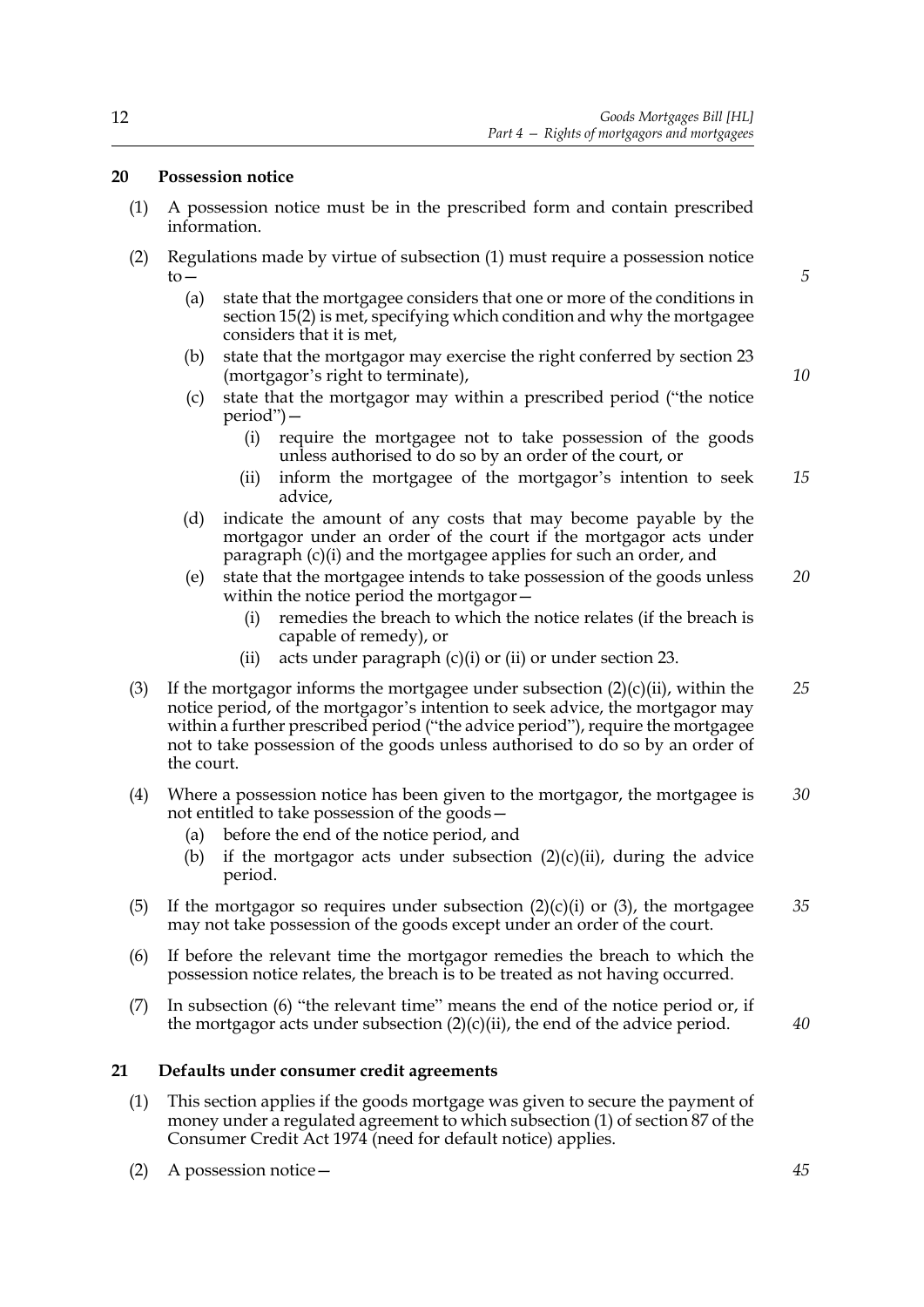- (a) may not be given until the restriction imposed by section 88(2) of that Act has ceased to apply to the goods mortgage, and
- (b) may not be given if, by virtue of section 89 of that Act (compliance with default notice), the default is treated as not having occurred.
- (3) If because of section [19](#page-14-1)[\(2\)](#page-14-5) no possession notice is required—
	- (a) the mortgagee is not entitled to take possession of the goods on the basis that a condition in section [15](#page-12-3)[\(2\)](#page-12-5) is met unless the restriction imposed by section 88(2) of the Consumer Credit Act 1974 has ceased to apply to the goods mortgage, and
	- (b) section  $15(2)(a)$  $15(2)(a)$  to [\(f\)](#page-12-7) does not apply to a default that is treated by section 89 of that Act as not having occurred. *10*

#### <span id="page-16-0"></span>**22 Wrongful taking of possession by mortgagee**

- (1) If the mortgagee takes possession of the goods to which a goods mortgage relates in contravention of section [15](#page-12-3)[\(1\)](#page-12-2), [19](#page-14-1) or [20,](#page-15-2) the mortgagor $-$ 
	- (a) is entitled to have the goods returned, and
	- (b) is released from all further liability under the obligation secured by the goods mortgage.
- (2) This section does not apply if the goods have ceased to be owned by the mortgagor.

#### <span id="page-16-2"></span><span id="page-16-1"></span>**23 Mortgagor's right to terminate**

- (1) This section applies to a goods mortgage that is not an exempt goods mortgage.
- <span id="page-16-3"></span>(2) The mortgagor is entitled to terminate the goods mortgage  $by -$ 
	- (a) informing the mortgagee of the mortgagor's intention to terminate the goods mortgage, and
	- (b) as soon as reasonably practicable after doing so, delivering the goods to the mortgagee. *25*
- (3) If the mortgagee refuses to accept goods that the mortgagor offers or attempts to deliver to the mortgagee after informing the mortgagee of an intention to terminate the goods mortgage, the goods are to be taken for the purposes of subsection [\(2\)](#page-16-3) to have been delivered to the mortgagee.
- (4) The right given by subsection [\(2\)](#page-16-3) cannot be exercised in relation to a goods mortgage if another goods mortgage over the goods has been registered and the other mortgagee (or mortgagees) have not agreed to the termination.

#### <span id="page-16-4"></span>(5) The mortgagee may refuse termination under subsection [\(2\)](#page-16-3) by the mortgagor only if one or more of the following applies—

- (a) the mortgagee has applied to the court for possession of the goods,
- (b) the mortgagee is entitled to take possession of the goods without such an order and has incurred expenditure in attempting to take possession of them,
- (c) the state of the goods is affected by damage deliberately caused by any person since the creation of the goods mortgage, or *40*
- (d) the goods have suffered damage that—
	- (i) is attributable to a failure by the mortgagor to comply with a term of the goods mortgage requiring the mortgagor to take reasonable care of the goods, and

*30*

*45*

*15*

*5*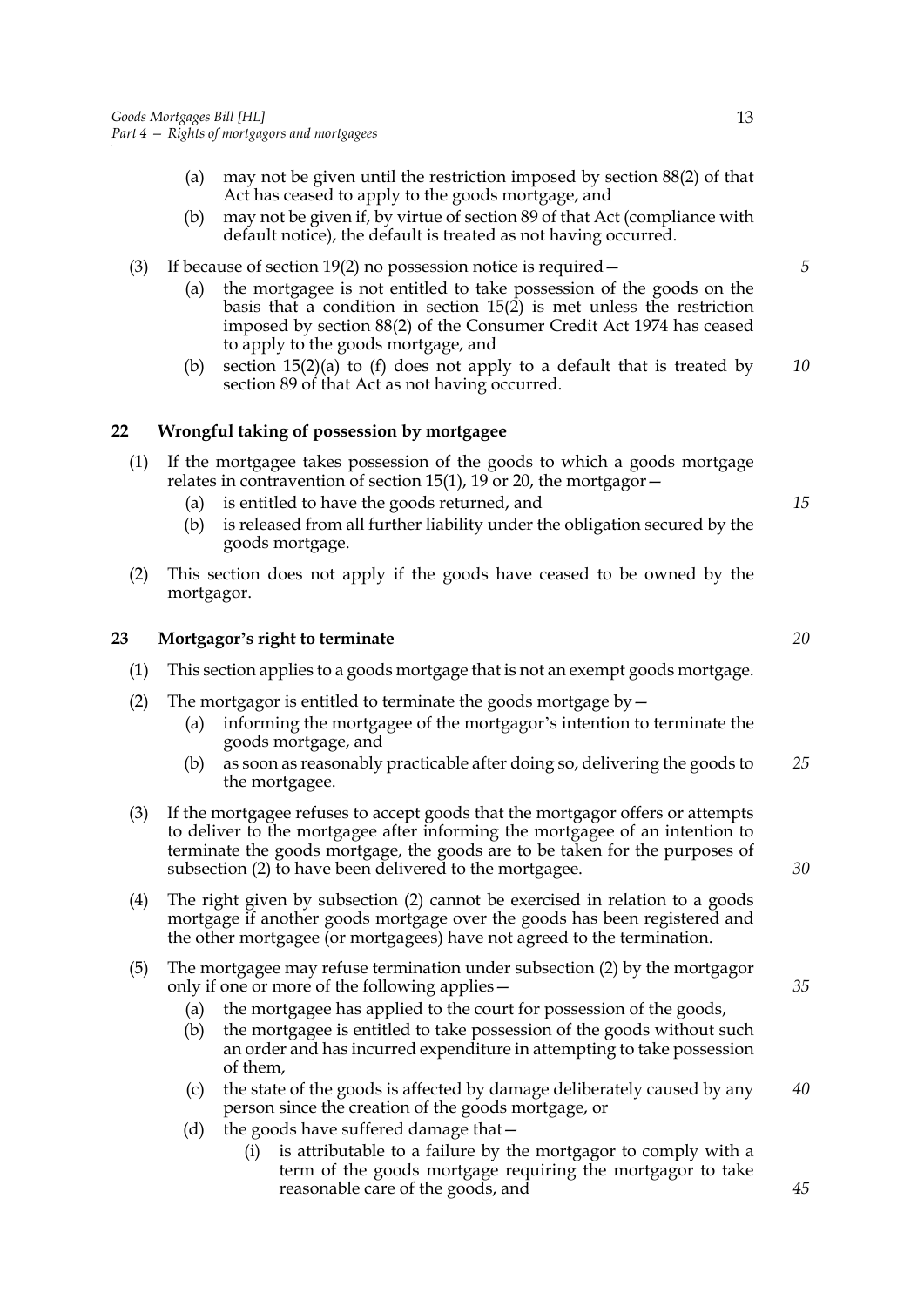14

- (ii) has a significant adverse effect on the market value of the goods.
- (6) Any refusal under subsection [\(5\)](#page-16-4) must be communicated to the mortgagor within a reasonable time and in any event before the end of the period of 14 days beginning with the day on which the goods were delivered to the mortgagee.
- (7) If the mortgagor terminates the goods mortgage under subsection [\(2\)](#page-16-3) then, unless the mortgagee is entitled under subsection [\(5\)](#page-16-4) to refuse termination and does so,—
	- (a) the mortgagor is released from all further liability under the obligation secured by the goods mortgage, and
	- (b) property in the goods is to be taken to have passed to the mortgagee when the goods were delivered to the mortgagee.
- (8) If the mortgagee refuses termination on any of the grounds in subsection [\(5\)](#page-16-4), the mortgagee must return the goods to the mortgagor.

#### <span id="page-17-0"></span>**24 Additional powers of court where mortgagee seeks possession of goods**

- (1) This section applies where—
	- (a) in any proceedings the mortgagee under a goods mortgage seeks possession of the goods, and
	- (b) the goods mortgage does not secure a regulated agreement within the meaning of the Consumer Credit Act 1974 (see section 129 of that Act for powers available to the court in relation to such an agreement).
- (2) The court may exercise any of the powers conferred by this section if it appears to the court that in the event of its exercising the power the mortgagor is likely to be able within a reasonable period—
	- (a) to pay any sums due under the goods mortgage, or
	- (b) to remedy a default consisting of a breach of any other obligation arising under or by virtue of the goods mortgage.
- (3) The court—
	- (a) may adjourn the proceedings for such period or periods as the court thinks reasonable, or
	- (b) on giving judgment, or making an order, for the delivery up of, or the taking possession of, the goods that are subject to the goods mortgage, or at any time before the execution of such a judgment or order, may
		- stay or suspend execution of the judgment or order, or
		- (ii) postpone the date for the delivery of possession,

for such period or periods as the court thinks reasonable.

- (4) The adjournment, stay, suspension or postponement may be made subject to such conditions with regard to the payment by the mortgagor of any sum secured by the goods mortgage or the remedying of any default as the court thinks fit.
- (5) The court may from time to time vary or revoke any condition imposed by virtue of this section.

*5*

*10*

*15*

*20*

*25*

*30*

*40*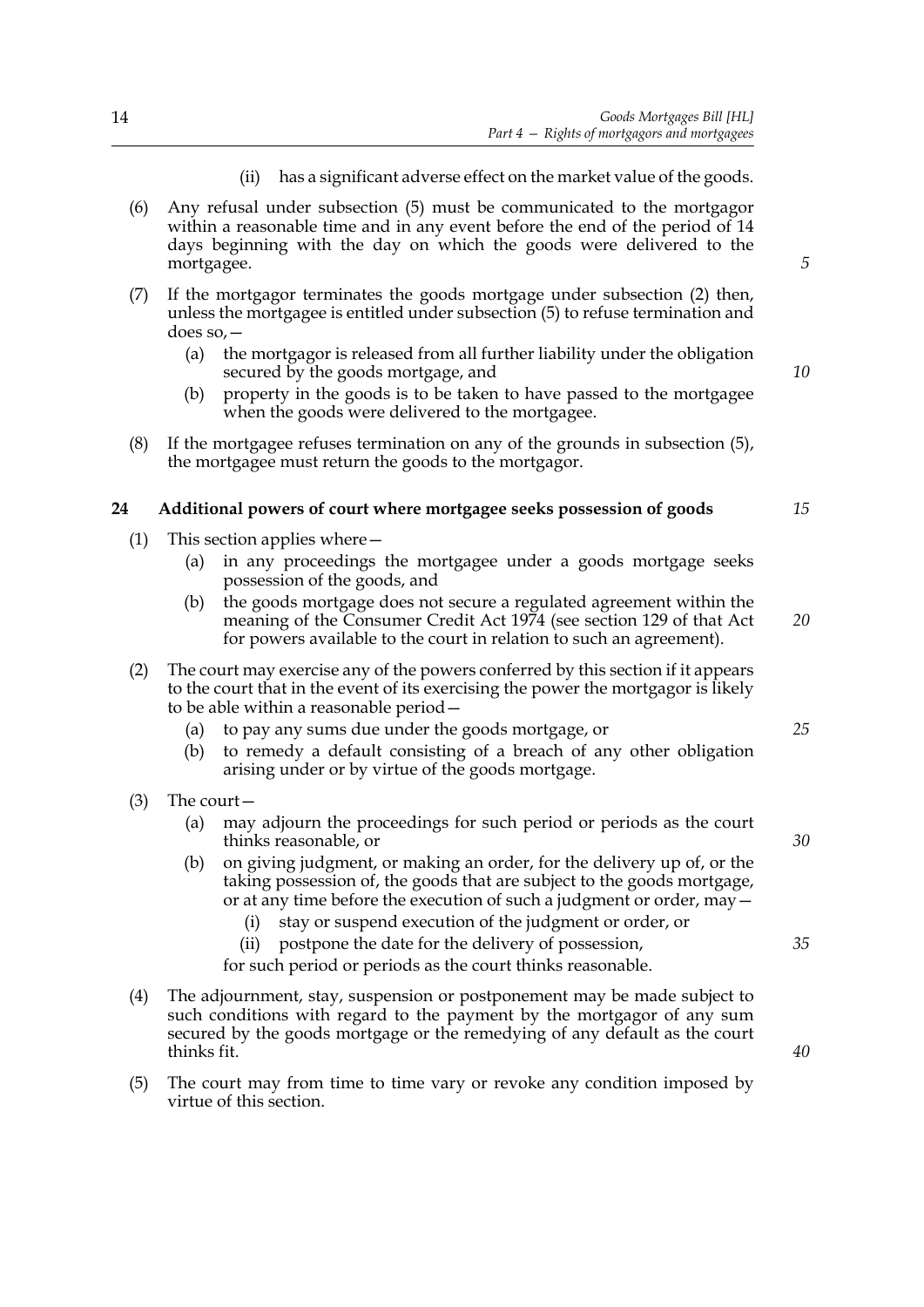*Taking of possession by mortgagee after change of ownership*

#### <span id="page-18-0"></span>**25 Order for taking of possession while goods owned by third party**

- (1) The mortgagee under a registered goods mortgage may apply to the court for an order under this section in relation to goods which are in the ownership of a person other than the mortgagor but which remain subject to the goods mortgage.
- (2) The court may order the delivery up of the goods to, or the taking of possession by, the mortgagee.

#### *Supplementary*

#### <span id="page-18-3"></span><span id="page-18-1"></span>**26 Exempt goods mortgage**

- (1) A goods mortgage is an "exempt goods mortgage" for the purposes of this Act in the following cases.
- (2) A goods mortgage is an exempt goods mortgage if the obligation secured by it  $is -$ 
	- (a) a guarantee (see section [6](#page-6-3)[\(3\)](#page-6-5) for the cases in which a goods mortgage may secure a guarantee), or *15*
	- (b) the obligation of the borrower under an agreement for running-account credit as defined by Schedule [1](#page-23-0) (see section [6](#page-6-3)[\(4\)](#page-6-6) for the cases in which a goods mortgage may secure such an obligation).
- (3) A goods mortgage is also an exempt goods mortgage if—
	- (a) the high net worth conditions or the business credit conditions are met, and
	- (b) the instrument creating the goods mortgage includes a declaration by the mortgagor which—
		- (i) states that the mortgagor agrees to forgo the protection and remedies given by sections  $19(1)$  $19(1)$  and  $23(2)$  $23(2)$ , and *25*
		- (ii) complies with prescribed requirements.

#### <span id="page-18-2"></span>**27 Contracting-out forbidden**

- <span id="page-18-4"></span>(1) A term contained in a goods mortgage, or in any agreement secured by or related to a goods mortgage, is void if, and to the extent that, it is inconsistent with a provision for the protection of the mortgagor contained in this Act or in any regulations made under this Act.
- (2) Where the provision specifies the duty or liability of the mortgagor in certain circumstances, the term is inconsistent with that provision if it purports to impose, directly or indirectly, an additional duty or liability on the mortgagor in those circumstances.
- <span id="page-18-5"></span>(3) Despite subsection [\(1\)](#page-18-4), a provision of this Act under which a thing may be done in relation to any person only on an order of the court is not to be taken to prevent its being done at any time with that person's consent given at that time.
- (4) The refusal of the consent mentioned in subsection [\(3\)](#page-18-5) is not to give rise to any liability.

*20*

*5*

*10*

*30*

*35*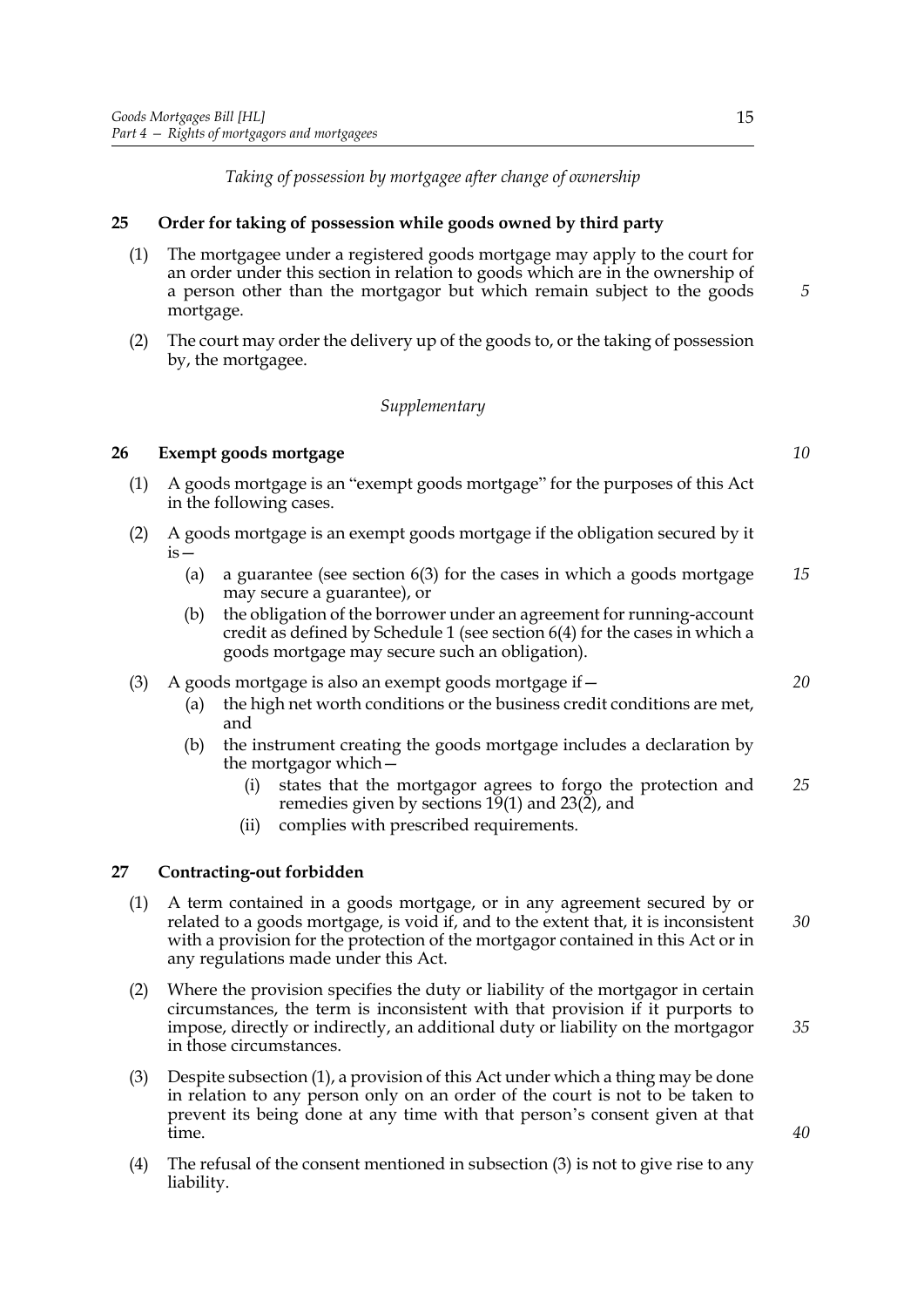#### <span id="page-19-5"></span><span id="page-19-0"></span>**28 Interpretation of Part 4**

- (1) This section has effect for the interpretation of this Part.
- <span id="page-19-6"></span>(2) In relation to a goods mortgage "mortgagor" includes a person to whom the original mortgagor's rights and duties under the goods mortgage have passed by operation of law, except that it does not include a trustee in bankruptcy.
- <span id="page-19-8"></span>(3) In relation to a goods mortgage over an undivided share in goods, references to goods are to be read, unless the context requires otherwise, as references to the undivided share.

#### **PART 5**

#### REPEALS AND FINAL PROVISIONS

*10*

*5*

#### *Repeals*

#### <span id="page-19-1"></span>**29 Repeal of Bills of Sale Acts 1878 and 1882**

- <span id="page-19-3"></span>(1) The Bills of Sale Act 1878 and the Bills of Sale Act (1878) Amendment Act 1882 are repealed.
- (2) In consequence of the repeals made by subsection [\(1\)](#page-19-3), the following are also repealed— *15*
	- (a) the Bills of Sale Act 1890;
	- (b) the Bills of Sale Act 1891;
	- (c) section 23 of the Administration of Justice Act 1925;
	- (d) in Schedule 11 to the Constitutional Reform Act 2005, in paragraph 4(3), the entry relating to the Bills of Sale Act 1878; *20*
	- (e) in Schedule 13 to the Tribunals, Courts and Enforcement Act 2007, paragraphs 17 to 19;
	- (f) in Schedule 9 to the Crime and Courts Act 2013, paragraph 15.

*Final provisions*

*25*

#### <span id="page-19-7"></span><span id="page-19-2"></span>**30 Regulations**

- (1) Any power of the Treasury or the Secretary of State to make regulations under this Act is exercisable by statutory instrument.
- <span id="page-19-4"></span>(2) Any such power includes—
	- (a) power to make different provision for different purposes, and *30*
	- (b) power to make transitional, transitory or saving provision.
- (3) Subsection [\(2\)](#page-19-4) does not apply in relation to the power conferred by section [35](#page-21-3) (but see subsections [\(3\)](#page-21-4) and [\(4\)](#page-21-5) of that section).
- (4) A statutory instrument containing regulations under any provision of this Act other than section [35](#page-21-3) is subject to annulment in pursuance of a resolution of either House of Parliament. *35*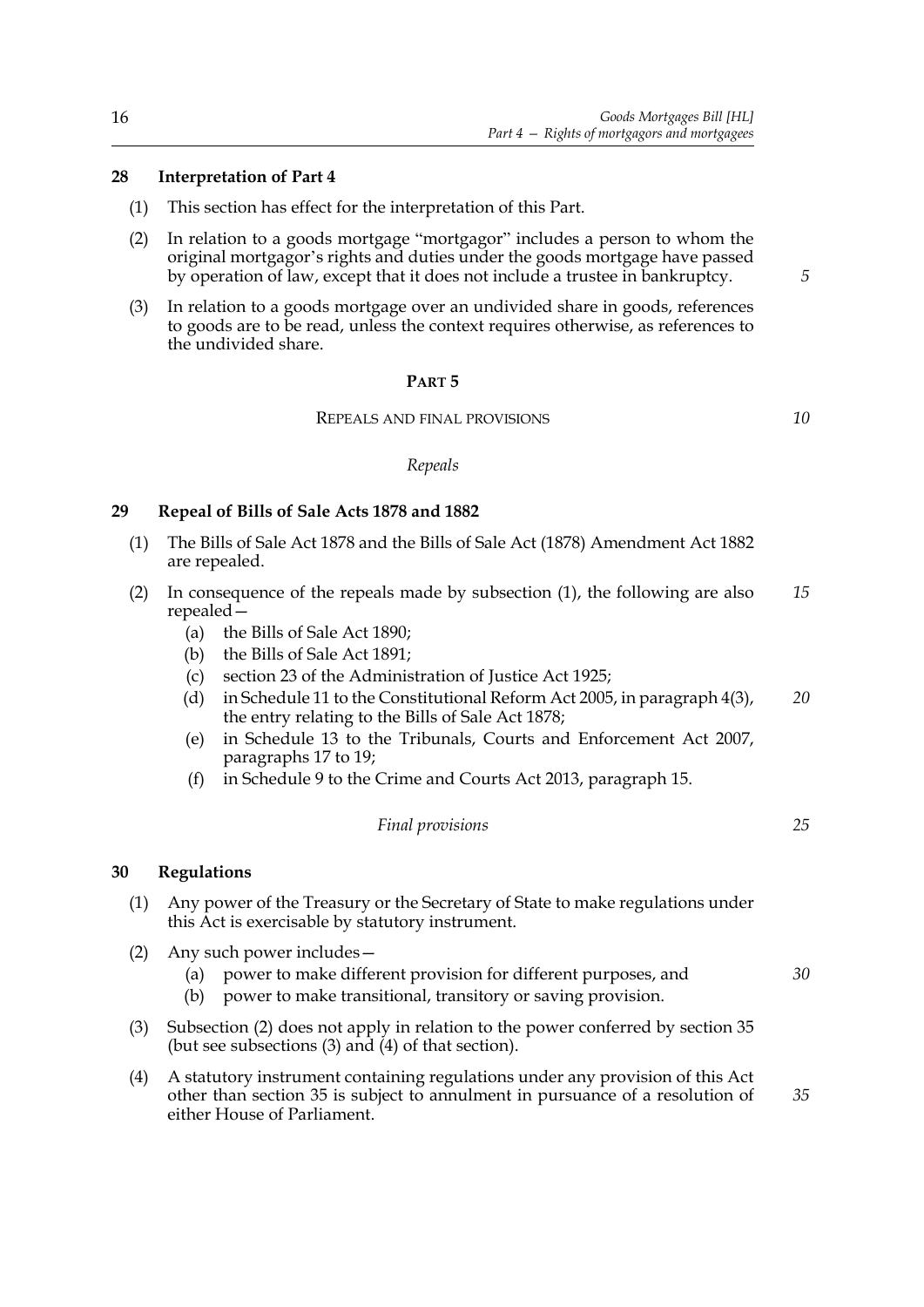#### <span id="page-20-7"></span><span id="page-20-0"></span>**31 Meaning of "credit" and "credit agreement"**

- (1) In this Act "credit" includes a cash loan, and any other form of financial accommodation.
- <span id="page-20-5"></span>(2) In this Act "credit agreement" means an agreement between one or more persons ("the debtor") and any other person ("the creditor") by which the creditor provides the debtor with credit of any amount.
- (3) Where credit is provided otherwise than in sterling, it is to be treated for the purposes of this Act as provided in sterling of an equivalent amount.
- <span id="page-20-8"></span><span id="page-20-4"></span>(4) For the purposes of this Act, an item entering into the total charge for credit is not to be treated as credit even though time is allowed for its payment.
- (5) In subsection [\(4\)](#page-20-4) "the total charge for credit" has the meaning given by rules made by the Financial Conduct Authority under Article 60M of the Financial Services and Markets Act 2000 (Regulated Activities) Order 2001 (S.I. 2001/ 544), but as if any reference in the rules to a regulated credit agreement were to a credit agreement as defined by subsection [\(2\).](#page-20-5)

#### <span id="page-20-3"></span><span id="page-20-1"></span>**32 Meaning of "disposition" etc**

- (1) In this Act "disposition" means—
	- (a) a contract of sale, as defined by section 2 of the Sale of Goods Act 1979, or
	- (b) a contract under which the owner of goods transfers or agrees to transfer ownership of the goods to another person and— *20*
		- (i) the other person provides or agrees to provide consideration otherwise than by paying a price, or
		- (ii) the contract is, for any other reason, not a contract of sale or a hire-purchase agreement;

and "dispose of" is to be read accordingly.

(2) For the purposes of this Act, a person becomes a "purchaser" of goods if, and at the time when, the person enters into a disposition under which ownership of the goods is or is to be transferred to the person.

#### <span id="page-20-6"></span>**33 Further general definitions**

#### <span id="page-20-2"></span>In this Act—

- "conditional sale agreement" has the meaning given by section 189 of the Consumer Credit Act 1974;
- "the court" means the High Court or the county court;
- "hire-purchase agreement" has the meaning given by section 189 of the Consumer Credit Act 1974; *35*
- "mortgagee", in relation to a goods mortgage, means the person or persons to whom the security is provided in accordance with section [2](#page-5-3) or [3](#page-5-5) or a person to whom the original mortgagee's rights and duties under the goods mortgage have passed by assignment or operation of law;
- "mortgagor", in relation to a goods mortgage, means the individual who creates (or individuals who create) the charge in accordance with section [2](#page-5-3) or [3](#page-5-5), except that in Part 4 it has the extended meaning given by section [28](#page-19-5)[\(2\)](#page-19-6);

17

*5*

*10*

*15*

*30*

*25*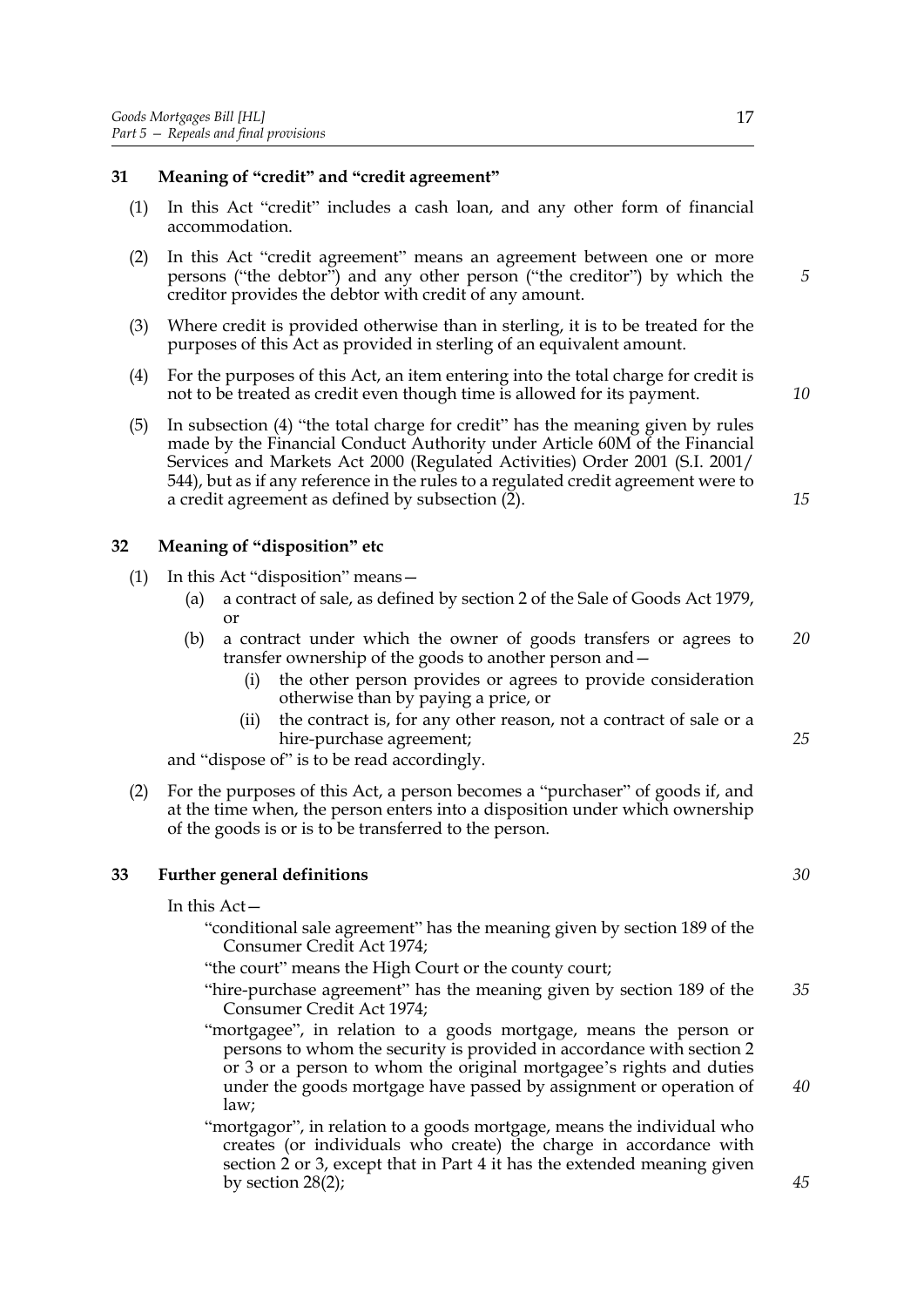"prescribed" means prescribed by regulations made by the Treasury under this Act.

#### **34 Consequential amendments**

<span id="page-21-0"></span>Schedule [2](#page-24-0) (which contains amendments related to the provisions of this Act, including repeals of spent provisions) has effect.

#### <span id="page-21-3"></span><span id="page-21-1"></span>**35 Commencement**

- (1) The following provisions come into force on the day on which this Act is passed—
	- (a) sections [30](#page-19-7) to [33](#page-20-6);
	- (b) this section and sections [36](#page-21-6) and [37](#page-22-1).
- (2) The remaining provisions of this Act come into force—
	- (a) for the purposes of making regulations, on the day on which this Act is passed;
	- (b) for remaining purposes, on such day or days as the Treasury may by regulations appoint.
- <span id="page-21-4"></span>(3) The Treasury may by regulations make saving, transitional or transitory provision in connection with the coming into force of any provision of this Act.
- <span id="page-21-5"></span>(4) Regulations under this section may make different provision for different purposes.

#### <span id="page-21-6"></span>**36 Index of defined terms**

<span id="page-21-2"></span>The following Table sets out expressions defined in this Act for general purposes.

| Expression                      | Provision                                                            |    |
|---------------------------------|----------------------------------------------------------------------|----|
| business credit conditions      | section $7(3)$                                                       |    |
| conditional sale agreement      | section 33                                                           | 25 |
| the court                       | section 33                                                           |    |
| credit, credit agreement        | section 31                                                           |    |
| disposition, dispose of         | section 32                                                           |    |
| excluded obligation (in Part 2) | section 6                                                            |    |
| exempt goods mortgage           | section 26                                                           | 30 |
| goods                           | section $4(2)$ (see also sections<br>$11(4)$ , $12(6)$ and $28(3)$ ) |    |
| goods mortgage                  | section $2(4)$                                                       |    |
| guarantee                       | section $6(6)$                                                       |    |
| high net worth conditions       | section $7(2)$                                                       | 35 |

*20*

*5*

*10*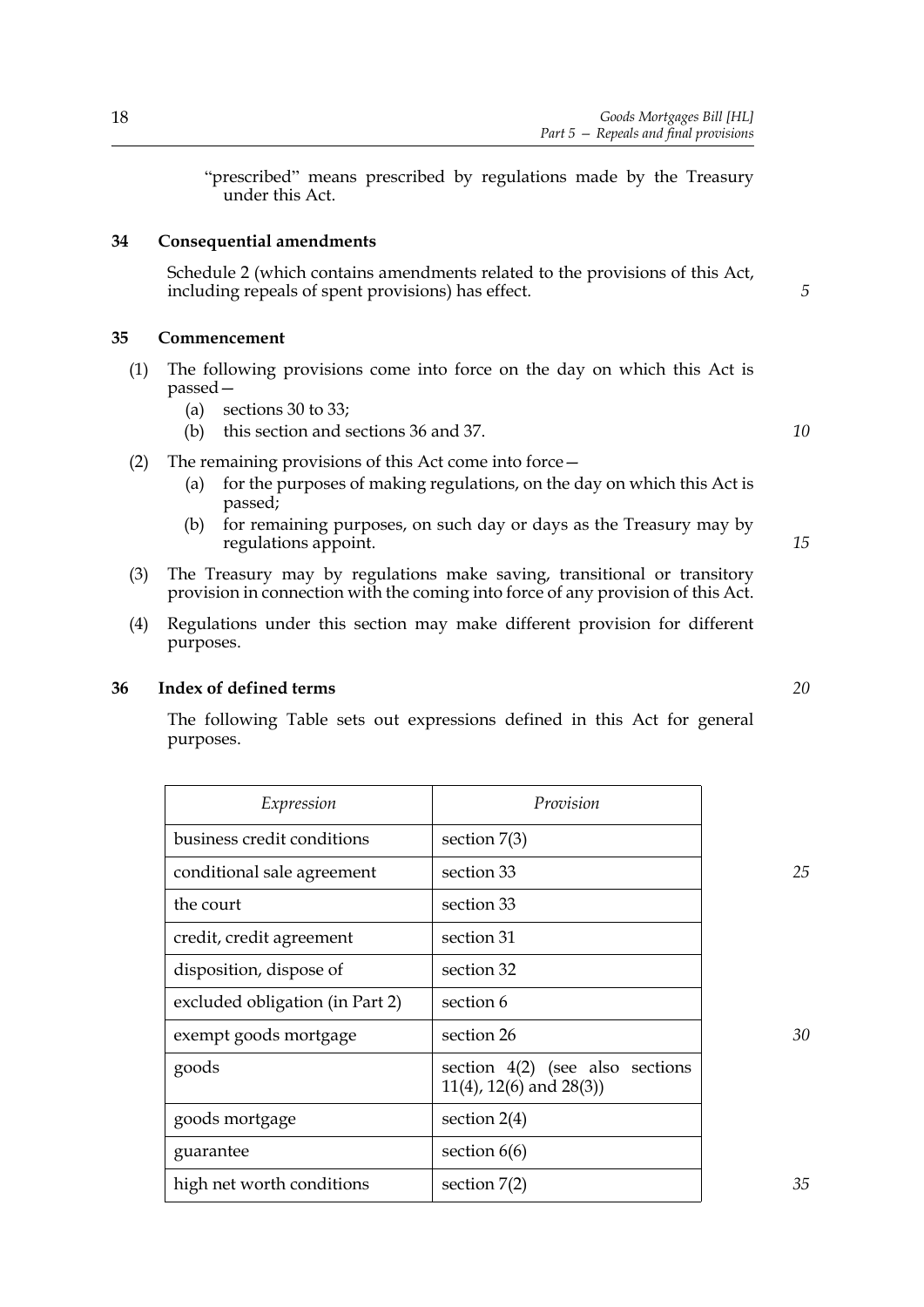| Expression                                       | Provision       |
|--------------------------------------------------|-----------------|
| hire-purchase agreement                          | section 33      |
| mortgagee                                        | section 33      |
| mortgagor                                        | section 33      |
| to own (and related expressions)                 | section $2(3)$  |
| possession notice                                | section $19(1)$ |
| prescribed                                       | section 33      |
| purchaser                                        | section 32      |
| qualifying goods                                 | section $4(3)$  |
| registered (in relation to a goods)<br>mortgage) | section $9(9)$  |

<span id="page-22-1"></span><span id="page-22-0"></span>**37 Short title and extent**

- (1) This Act may be cited as the Goods Mortgages Act 2020.
- (2) Except as provided by subsection [\(3\),](#page-22-2) this Act extends to England and Wales only.
- <span id="page-22-2"></span>(3) Any repeal or amendment made by this Act has the same extent as the enactment repealed or amended.

19

*15*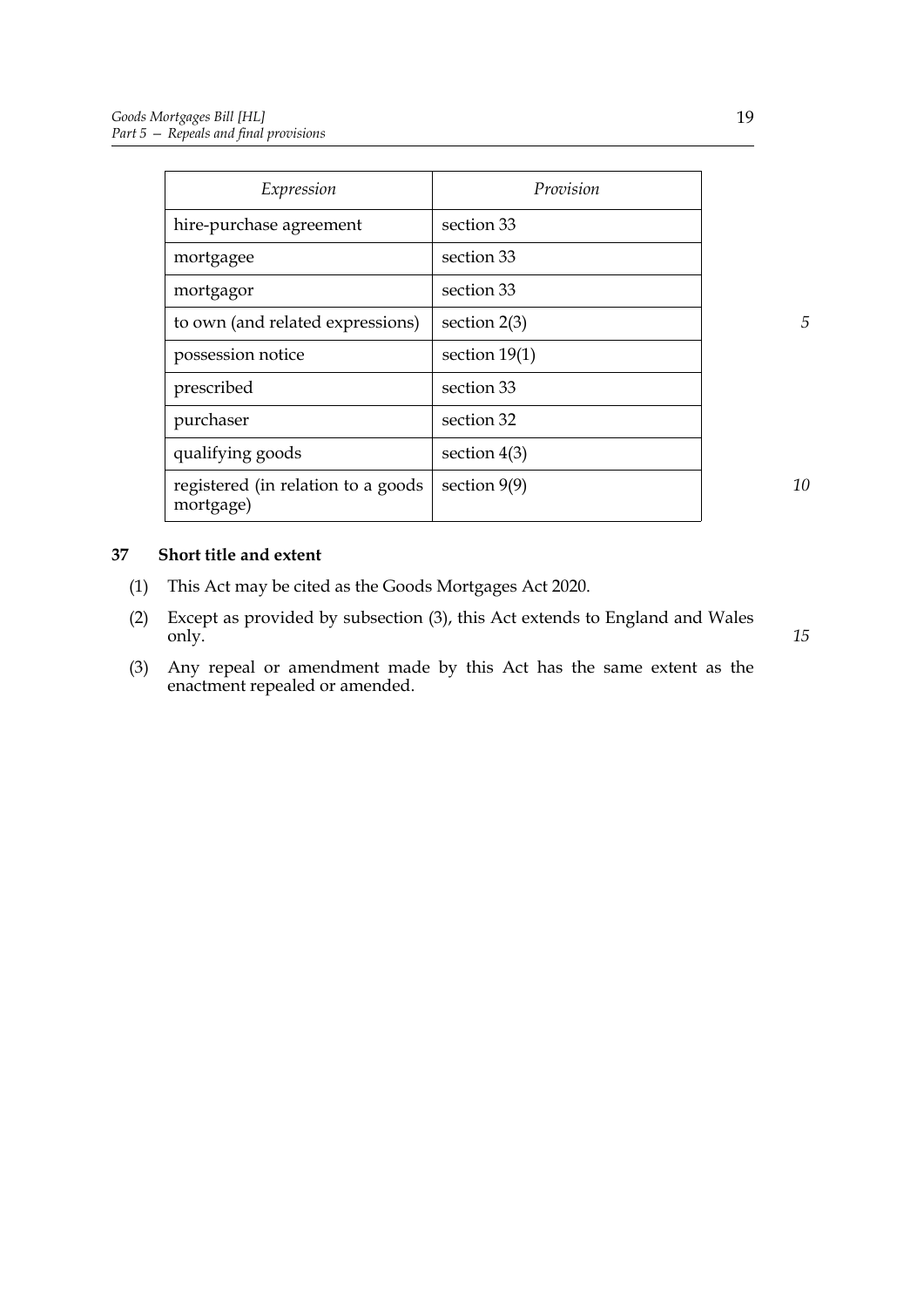# SCHEDULES

#### <span id="page-23-0"></span>SCHEDULE 1 Section [6](#page-6-1)

#### RUNNING-ACCOUNT CREDIT: SUPPLEMENTARY PROVISIONS

#### *Introductory*

1 This Schedule has effect for the interpretation of—

- (a) subsection [\(4\)](#page-6-7) of section [6](#page-6-1) (excluded obligations), and
- (b) section [7](#page-7-0)[\(3\)\(a\)](#page-7-9) (the business credit conditions) in its application to section  $6(4)(a)$  $6(4)(a)$ .

#### *Running-account credit*

- 2 Running-account credit is a facility under a credit agreement under which the debtor is enabled to receive from time to time (whether for the debtor or for another person) from the creditor or a third party cash, goods and services (or any of them) to an amount or value such that, taking into account payments made by or to the credit of the debtor, the credit limit (if any) is not at any time exceeded. *10 15*
- 3 In relation to running-account credit, "credit limit" means, as respects any period, the maximum debit balance which, under the credit agreement, is allowed to stand on the account during that period, disregarding any term of the agreement allowing that maximum to be exceeded merely temporarily.

#### *Determining amount of running-account credit*

- <span id="page-23-1"></span>4 (1) Running-account credit is to be taken not to exceed the amount prescribed for the purposes of section  $7(3)(a)$  $7(3)(a)$  ("the specified amount") if  $-$ 
	- (a) the credit limit does not exceed the specified amount, or
	- (b) whether or not there is a credit limit, and if there is, despite the fact that it exceeds the specified amount— *25*
		- (i) the debtor is not enabled to draw at any one time an amount which, so far as (having regard to section [31](#page-20-0)[\(4\)](#page-20-8)) it represents credit, exceeds the specified amount,
		- (ii) the agreement provides that, if the debit balance rises above a given amount (not exceeding the specified amount), any condition favouring the creditor or the creditor's associate comes into operation, or *30*
		- (iii) at the time the agreement is made it is probable, having regard to the terms of the agreement and any other relevant considerations, that the debit balance will not at any time rise above the specified amount. *35*

*5*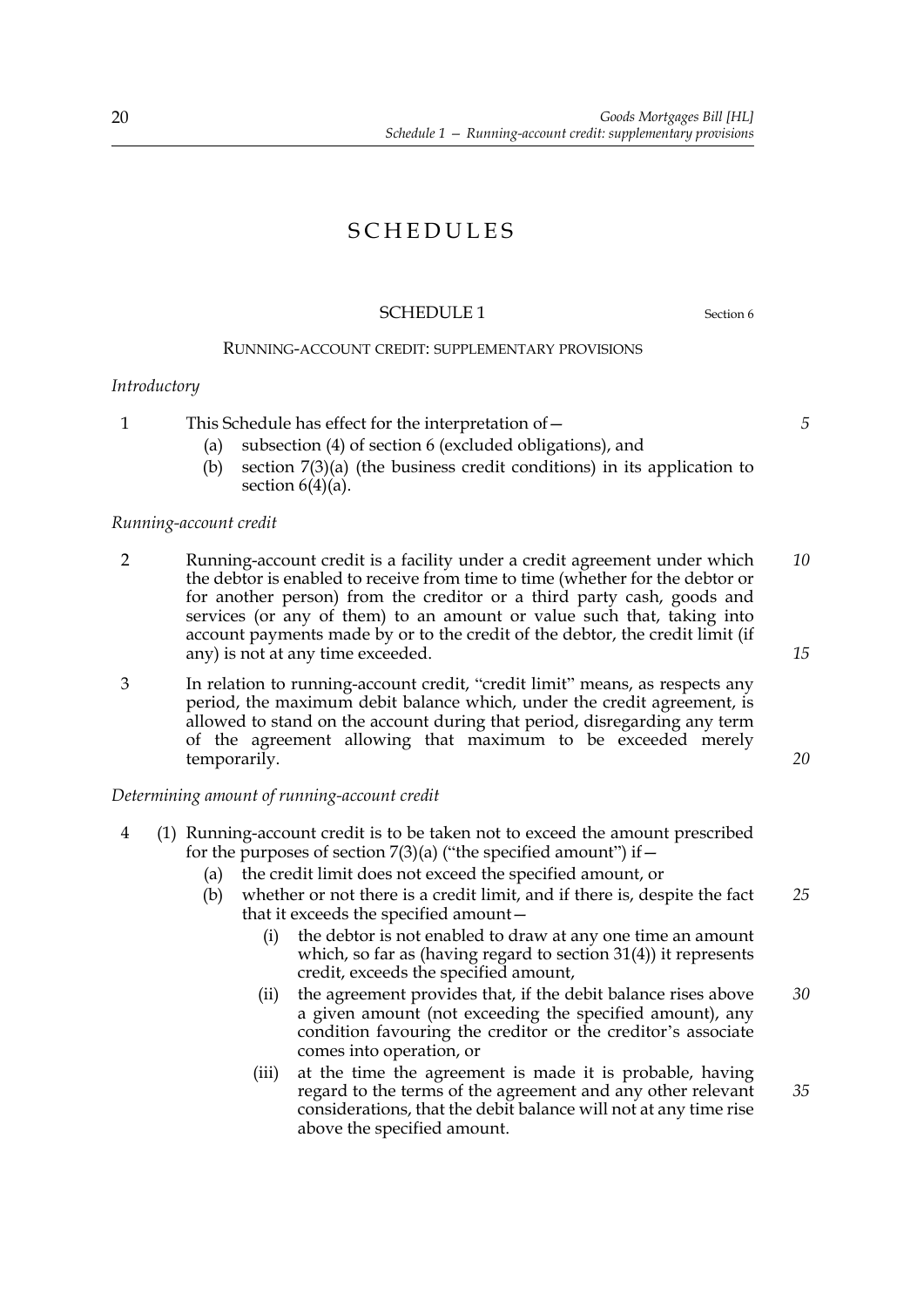<span id="page-24-0"></span>(2) In sub-paragraph  $(1)(b)(ii)$  "associate" is to be read in accordance with section 184 of the Consumer Credit Act 1974.

|                | <b>SCHEDULE 2</b><br>Section 34                                                                                                                                                                                                            |    |
|----------------|--------------------------------------------------------------------------------------------------------------------------------------------------------------------------------------------------------------------------------------------|----|
|                | CONSEQUENTIAL AMENDMENTS                                                                                                                                                                                                                   |    |
|                | Stamp Act 1891 (c. 39)                                                                                                                                                                                                                     | 5  |
| 1              | In the Stamp Act 1891, omit section 41 (bills of sale).                                                                                                                                                                                    |    |
|                | <i>Perjury Act 1911 (c. 6)</i>                                                                                                                                                                                                             |    |
| $\overline{2}$ | In section 2 of the Perjury Act 1911 (false statements on oath made otherwise<br>than in a judicial proceeding), omit-<br>the "or" at the end of paragraph (1), and<br>(a)<br>paragraph (2).<br>(b)                                        | 10 |
|                | Law of Property Act 1925 (c. 20)                                                                                                                                                                                                           |    |
| 3              | In section 114 of the Law of Property Act 1925 (transfers of mortgages), in<br>subsection (5) for "bill of sale of chattels by way of security" substitute<br>"goods mortgage as defined by section 2 of the Goods Mortgages Act 2020".    | 15 |
|                | Agricultural Credits Act 1928 (c. 43)                                                                                                                                                                                                      |    |
| 4              | The Agricultural Credits Act 1928 is amended as follows.                                                                                                                                                                                   |    |
| 5              | (1) Section 8 (supplemental provisions as to agricultural charges) is amended as<br>follows.                                                                                                                                               |    |
|                | (2) Omit subsection (1).                                                                                                                                                                                                                   | 20 |
|                | (3) In subsection (3), for "a bill of sale" substitute "a goods mortgage (as defined<br>by section 2 of the Goods Mortgages Act 2020)".                                                                                                    |    |
| 6              | In section 14 (provisions as to agricultural societies), in subsection (1), omit<br>the words from ", and the charge if so registered" to "those Acts".                                                                                    |    |
|                | Agricultural Marketing Act 1958 (c. 47)                                                                                                                                                                                                    | 25 |
| 7              | In section 15 of the Agricultural Marketing Act 1958 (borrowing powers of<br>boards and provisions as to loans and grants made to boards), in subsection<br>(5), omit the words from ", and the charge, if so registered" to "those Acts". |    |
|                | Consumer Credit Act 1974 (c. 39)                                                                                                                                                                                                           |    |
| 8              | In section 189(1) of the Consumer Credit Act 1974 (definitions), omit the<br>definition of "bill of sale".                                                                                                                                 | 30 |

### *Sale of Goods Act 1979 (c. 54)*

9 In section 62 of the Sale of Goods Act 1979 (savings, rules of law etc), in subsection (3), omit "the enactments relating to bills of sale, or".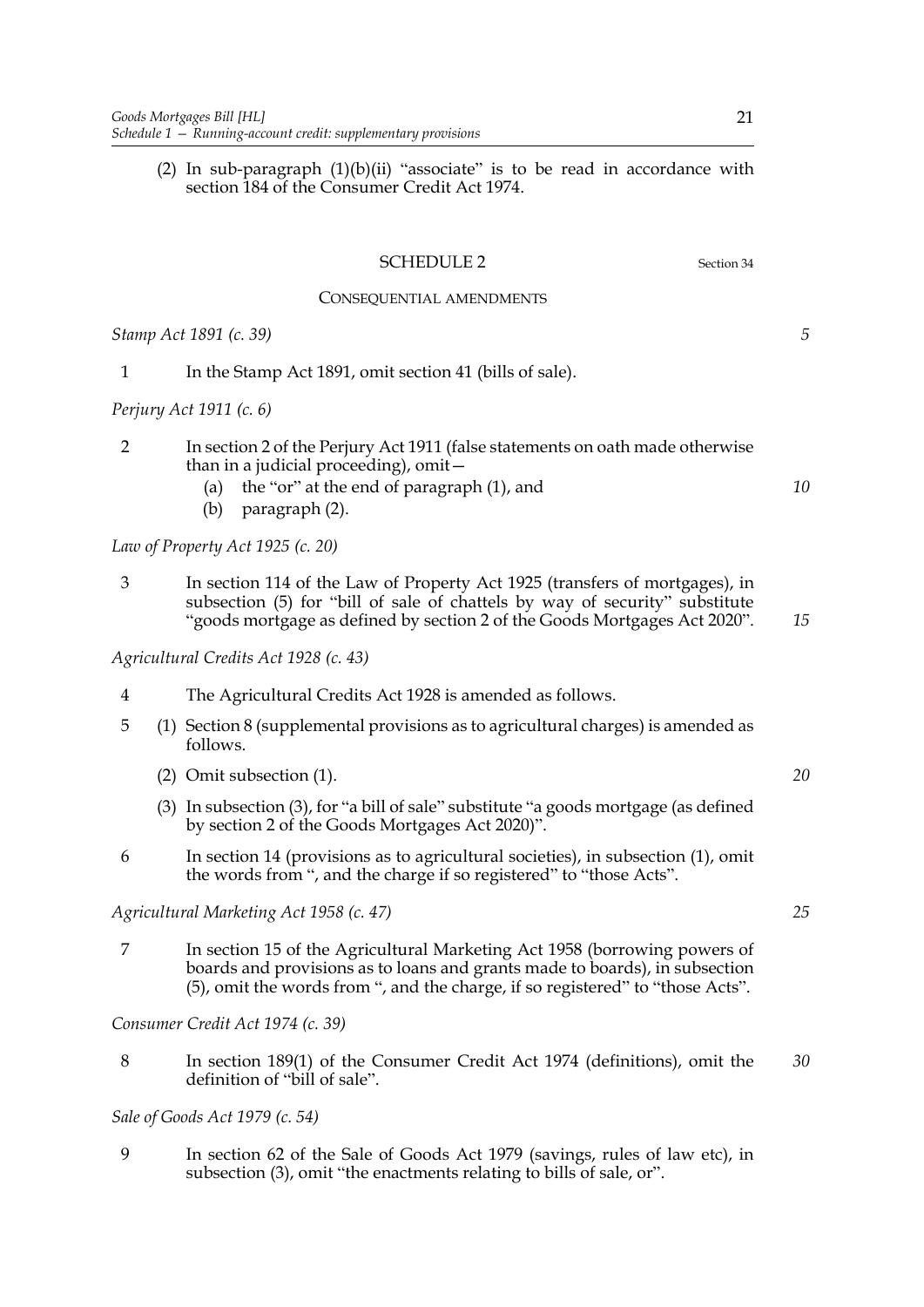*Insolvency Act 1986 (c. 45)*

- 10 (1) Section 344 of the Insolvency Act 1986 (avoidance of general assignment of book debts) is amended as follows.
	- (2) In subsection (2), for "the Bills of Sale Act 1878" substitute "section [9](#page-8-0) of the Goods Mortgages Act 2020".
	- (3) For subsection (4) substitute—
		- "(4) For the purposes of the registration mentioned in subsection (2) of this section, subsections  $(1)$  to  $(3)$  and  $(5)$  and  $(6)$  of section [9](#page-8-0) of the Goods Mortgages Act 2019 (which relate to the registration of goods mortgages) apply with any necessary modifications."

*Co-operative and Community Benefit Societies Act 2014 (c. 14)*

11 In section 59 of the Co-operative and Community Benefit Societies Act 2014 (charges on assets of English and Welsh societies), omit subsection (2).

*10*